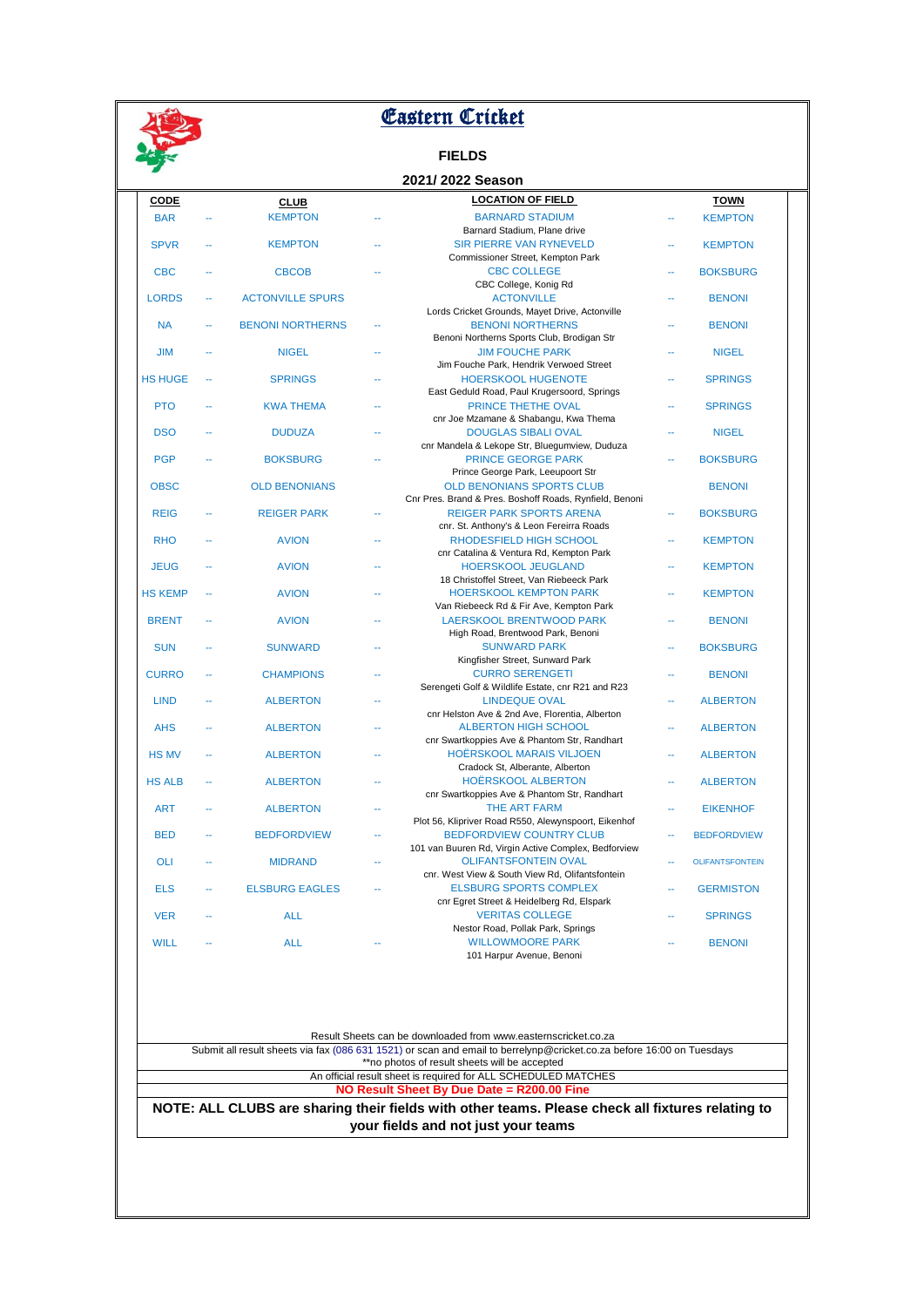

## **LEAGUE PLACINGS**

## **2021/ 2022 Season**

### SATURDAY LEAGUES SUNDAY LEAGUES

| First Leadue |                         | Premier Leadue |                         | Chairmans leadue |                       |
|--------------|-------------------------|----------------|-------------------------|------------------|-----------------------|
| team 1       | Actonville              | team 1         | <b>Actonville Spurs</b> | team 1           | <b>Avion Park</b>     |
| team 2       | Alberton                | team 2         | Alberton                | team 2           | Benoni Northerns      |
| team 3       | <b>Bedfordview</b>      | team 3         | Avion                   | team 3           | <b>CBC Old Boys</b>   |
| team 4       | <b>Benoni Northerns</b> | team 4         | <b>Bedfordview</b>      | team 4           | Duduza                |
| team 5       | <b>CBC Old Boys</b>     | team 5         | Benoni Northerns        | team 5           | <b>Elsburg Eagles</b> |
| team 6       | <b>Kempton Park</b>     | team 6         | Boksburg                | team 6           | Etwatwa               |
| team 7       | Midrand                 | team 7         | <b>CBC Old Bovs</b>     | team 7           | <b>Kempton Park</b>   |

| Occoria League |                     | tcan J  | INGIIIWWII LAIN         |  | Theoretics Feadac |                       |
|----------------|---------------------|---------|-------------------------|--|-------------------|-----------------------|
| team 1         | Boksburg            | team 10 | Kwa Thema               |  | team 1            | <b>Actonville Spu</b> |
| team 2         | Eden Park           | team 11 | <b>Old Benonians</b>    |  | team 2            | Champions             |
| team 3         | Etwatwa             | team 12 | Tembisa                 |  | team 3            | Duduza                |
| team 4         | Geluksdal           |         |                         |  | team 4            | <b>Kempton Park</b>   |
| team 5         | <b>Kempton Park</b> |         | <b>Promotion League</b> |  | team 5            | Old Benonians         |
| team 6         | Kwa Thema           | team 1  | <b>Bakerton YS</b>      |  |                   |                       |
| team 7         | Midrand             | team 2  | Daveyton                |  | Colts League      |                       |
| team 8         | <b>Sunward Park</b> | team 3  | <b>Elsburg Eagles</b>   |  | team 1            | Alberton A            |
| team 9         | Tembisa             | team 4  | Etwatwa                 |  | team 2            | Alberton B            |

| team 1  | <b>Actonville Spurs</b> | team 7 | Wattville               | team 5  | <b>Bedfordview B</b>    |
|---------|-------------------------|--------|-------------------------|---------|-------------------------|
| team 2  | Alberton                |        |                         | team 6  | <b>Benoni Northerns</b> |
| team 3  | Bedfordview             |        | Premier Reserve League  | team 7  | Champions               |
| team 4  | <b>Benoni Northerns</b> | team 1 | <b>Actonville Spurs</b> | team 8  | Duduza                  |
| team 5  | Boksburg A              | team 2 | Alberton                | team 9  | Geluksdal               |
| team 6  | Boksburg B              | team 3 | Avion                   | team 10 | Katlehong               |
| team 7  | CBC Old Boys            | team 4 | <b>Bedfordview</b>      | team 11 | Kempton Park A          |
| team 8  | Niael                   | team 5 | Benoni Northerns        | team 12 | <b>Kempton Park B</b>   |
| team 9  | <b>Reiger Park</b>      | team 6 | Boksburg                | team 13 | Midrand                 |
| team 10 | <b>Sunward Park</b>     | team 7 | <b>CBC Old Boys</b>     | team 14 | Old Benonians (1        |

### Fourth League

| .       |                         |                  | .       |                         |
|---------|-------------------------|------------------|---------|-------------------------|
| team 1  | <b>Avion Park</b>       |                  | team 10 | Kwa Thema               |
| team 2  | <b>Bakerton YS</b>      |                  | team 11 | Old Benonians           |
| team 3  | <b>Benoni Northerns</b> |                  | team 12 | Tembisa                 |
| team 4  | Duduza                  |                  |         |                         |
| team 5  | <b>Elsburg Eagles</b>   | Directors League |         |                         |
| team 6  | Nigel                   |                  | team 1  | Alberton                |
| team 7  | Springs OB              |                  | team 2  | <b>Bakerton YS</b>      |
| team 8  | Thokoza                 |                  | team 3  | Bedfordview             |
| team 9  | Vosloorus               |                  | team 4  | <b>Benoni Northerns</b> |
| team 10 | Wattville               |                  | team 5  | Boksburg                |

## Women's League

| team 1  | <b>Avion Park</b>       | team 8                  | Midrand               |
|---------|-------------------------|-------------------------|-----------------------|
| team 2  | <b>Benoni Northerns</b> | team 9                  | Tembisa               |
| team 3  | Duduza                  | team 10                 | <b>Old Benonians</b>  |
| team 4  | Etwatwa                 |                         |                       |
| team 5  | Geluksdal               | <b>Executive League</b> |                       |
| team 6  | Kwa Thema               | team 1                  | Alberton              |
| team 7  | Tembisa                 | team 2                  | <b>Bakerton YS</b>    |
| team 8  | Tsakane                 | team 3                  | Bedfordview           |
| team 9  | Vosloorus               | team 4                  | <b>Elsburg Eagles</b> |
| team 10 | Wattville               | team 5                  | Katlehong             |

| First League      |                         |         | Premier League          |        |  | Chairmans league        |  |  |
|-------------------|-------------------------|---------|-------------------------|--------|--|-------------------------|--|--|
| team <sub>1</sub> | Actonville              | team 1  | <b>Actonville Spurs</b> | team 1 |  | <b>Avion Park</b>       |  |  |
| team 2            | Alberton                | team 2  | Alberton                | team 2 |  | <b>Benoni Northerr</b>  |  |  |
| team 3            | Bedfordview             | team 3  | Avion                   | team 3 |  | <b>CBC Old Boys</b>     |  |  |
| team 4            | <b>Benoni Northerns</b> | team 4  | Bedfordview             | team 4 |  | Duduza                  |  |  |
| team 5            | CBC Old Boys            | team 5  | <b>Benoni Northerns</b> | team 5 |  | <b>Elsburg Eagles</b>   |  |  |
| team 6            | Kempton Park            | team 6  | Boksburg                | team 6 |  | Etwatwa                 |  |  |
| team 7            | Midrand                 | team 7  | CBC Old Boys            | team 7 |  | <b>Kempton Park</b>     |  |  |
|                   |                         | team 8  | Duduza                  |        |  |                         |  |  |
| Second League     |                         | team 9  | <b>Kempton Park</b>     |        |  | Presidents League       |  |  |
| team 1            | Boksburg                | team 10 | Kwa Thema               | team 1 |  | <b>Actonville Spurs</b> |  |  |
| team 2            | Eden Park               | team 11 | <b>Old Benonians</b>    | team 2 |  | Champions               |  |  |
| team 3            | Etwatwa                 | team 12 | Tembisa                 | team 3 |  | Duduza                  |  |  |

### **Promotion League**

| team 6       | Kwa Thema               | team 1 | <b>Bakerton YS</b>    |              |                   |
|--------------|-------------------------|--------|-----------------------|--------------|-------------------|
| team 7       | Midrand                 | team 2 | Daveyton              | Colts League |                   |
| team 8       | <b>Sunward Park</b>     | team 3 | <b>Elsburg Eagles</b> | team 1       | Alberton A        |
| team 9       | Tembisa                 | team 4 | Etwatwa               | team 2       | Alberton B        |
|              |                         | team 5 | Geluksdal             | team 3       | <b>Avion Park</b> |
| Third League |                         | team 6 | Midrand               | team 4       | Bedfordvie        |
| team 1       | <b>Actonville Spurs</b> | team 7 | Wattville             | team 5       | Bedfordvie        |
|              |                         |        |                       |              |                   |

### Premier Reserve League

| team 4        | <b>Benoni Northerns</b> | team 1  | <b>Actonville Spurs</b> | team 8  | Duduza            |
|---------------|-------------------------|---------|-------------------------|---------|-------------------|
| team 5        | Boksburg A              | team 2  | Alberton                | team 9  | Geluksdal         |
| team 6        | Boksburg B              | team 3  | Avion                   | team 10 | Katlehong         |
| team 7        | CBC Old Boys            | team 4  | Bedfordview             | team 11 | Kempton Park A    |
| team 8        | Niael                   | team 5  | <b>Benoni Northerns</b> | team 12 | Kempton Park B    |
| team 9        | Reiger Park             | team 6  | Boksburg                | team 13 | Midrand           |
| team 10       | <b>Sunward Park</b>     | team 7  | CBC Old Boys            | team 14 | Old Benonians (1) |
|               |                         | team 8  | Duduza                  | team 15 | Old Benonians (2) |
| Fourth League |                         | team 9  | Kempton Park            | team 16 | Tembisa           |
| team 1        | <b>Avion Park</b>       | team 10 | Kwa Thema               | team 17 | Thokoza           |
| team 2        | <b>Bakerton YS</b>      | team 11 | <b>Old Benonians</b>    | team 18 | Wattville         |
| team 3        | <b>Benoni Northerns</b> | team 12 | Tembisa                 |         |                   |

### Directors League

| <b>DITOOLOID LOUGUO</b> |                         |  |  |  |
|-------------------------|-------------------------|--|--|--|
| team 1                  | Alberton                |  |  |  |
| team <sub>2</sub>       | <b>Bakerton YS</b>      |  |  |  |
| team 3                  | Bedfordview             |  |  |  |
| team 4                  | <b>Benoni Northerns</b> |  |  |  |
| team 5                  | Boksburg                |  |  |  |
| team 6                  | <b>Kempton Park</b>     |  |  |  |
| team 7                  | Kwa Thema               |  |  |  |
| team 8                  | Midrand                 |  |  |  |
| team 9                  | Tembisa                 |  |  |  |
| team 10                 | <b>Old Benonians</b>    |  |  |  |

### Executive League

| LYCOMING LOUGHO   |                       |  |  |  |
|-------------------|-----------------------|--|--|--|
| team 1            | Alberton              |  |  |  |
| team <sub>2</sub> | <b>Bakerton YS</b>    |  |  |  |
| team <sub>3</sub> | Bedfordview           |  |  |  |
| team 4            | <b>Elsburg Eagles</b> |  |  |  |
| team 5            | Katlehong             |  |  |  |
| team 6            | Kempton Park A        |  |  |  |
| team <sub>7</sub> | Kempton Park B        |  |  |  |
| team 8            | Thokoza               |  |  |  |
| team 9            | Tsakane               |  |  |  |
| team 10           | Vosloorus             |  |  |  |

| team 1  | <b>Avion Park</b>       |  |  |  |
|---------|-------------------------|--|--|--|
| team 2  | <b>Benoni Northerns</b> |  |  |  |
| team 3  | <b>CBC Old Boys</b>     |  |  |  |
| team 4  | Duduza                  |  |  |  |
| team 5  | <b>Elsburg Eagles</b>   |  |  |  |
| team 6  | Etwatwa                 |  |  |  |
| $t2m$ 7 | Kompton Park            |  |  |  |

| team 1 | <b>Actonville Spurs</b> |
|--------|-------------------------|
| team 2 | Champions               |
| team 3 | Duduza                  |
| team 4 | <b>Kempton Park</b>     |
| team 5 | Old Benonians           |

| <b>Colts League</b> |                         |
|---------------------|-------------------------|
| team 1              | Alberton A              |
| team 2              | Alberton B              |
| team 3              | <b>Avion Park</b>       |
| team 4              | <b>Bedfordview A</b>    |
| team 5              | <b>Bedfordview B</b>    |
| team 6              | <b>Benoni Northerns</b> |
| team 7              | Champions               |
| team 8              | Duduza                  |
| team 9              | Geluksdal               |
| team 10             | Katlehong               |
| team 11             | Kempton Park A          |
| team 12             | Kempton Park B          |
| team 13             | Midrand                 |
| team 14             | Old Benonians (1)       |
| team 15             | Old Benonians (2)       |
| team 16             | Tembisa                 |
| team 17             | Thokoza                 |
| team 18             | Wattville               |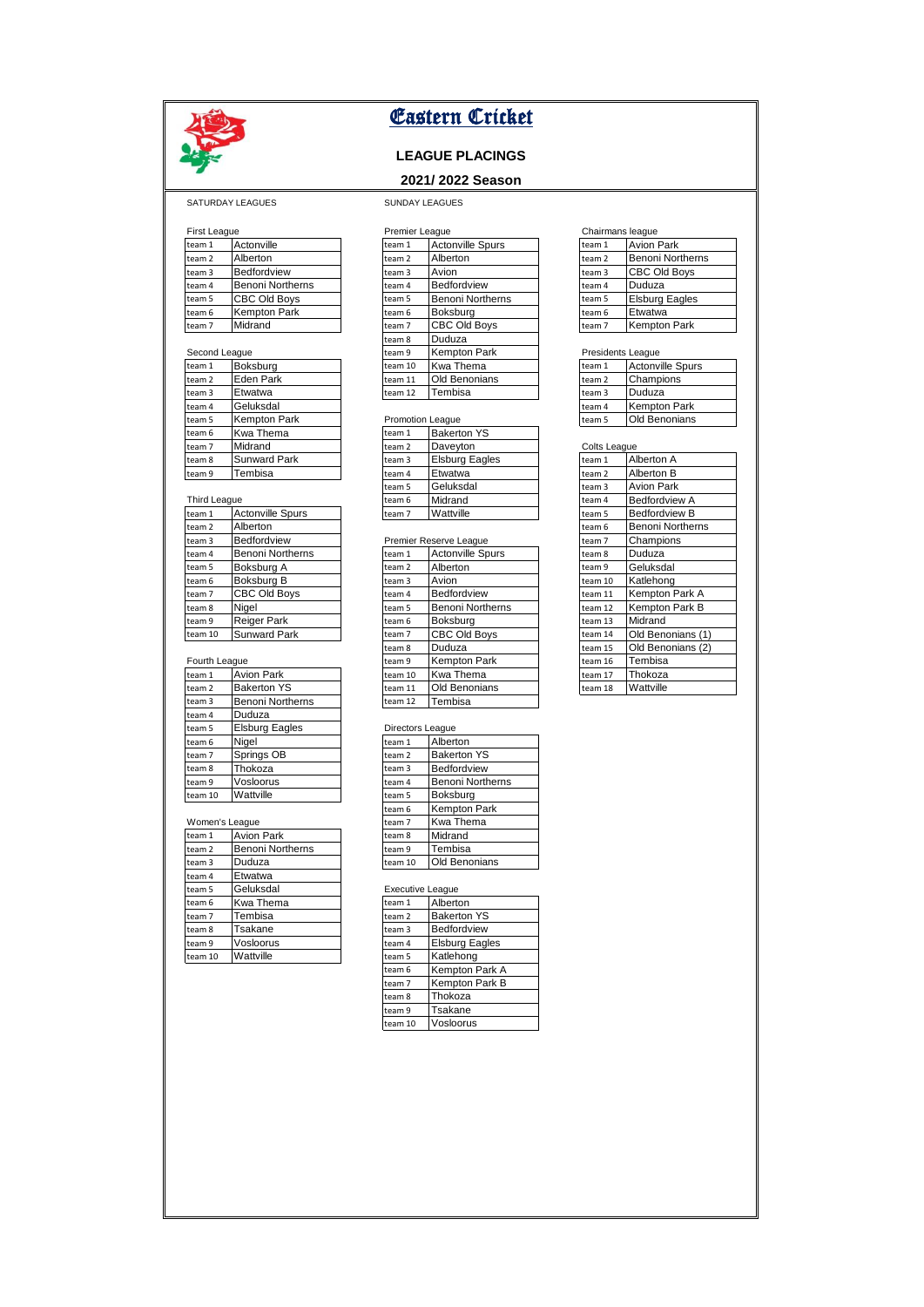# **Eastern Cricket**

# **FIXTURES**

# **2021/ 2022 Season - First Half PREMIER T20 LEAGUE**

| <b>SATURDAY - 9 OCTOBER</b>               |              |                 |              |       |  |
|-------------------------------------------|--------------|-----------------|--------------|-------|--|
| <b>FIRST LEAGUE - Limited Start 13h15</b> |              |                 |              |       |  |
| <b>HOME TEAM</b>                          | $\mathbf{v}$ | <b>VISITORS</b> | <b>VENUE</b> | notes |  |
| <b>PREMIER T20 LEAGUE</b>                 |              |                 |              |       |  |
|                                           |              |                 |              |       |  |
| <b>LEAGUE COMMENCE ON 6 NOVEMBER</b>      |              |                 |              |       |  |
|                                           |              |                 |              |       |  |

| <b>SECOND LEAGUE - Limited Start 13h15</b> |                                      |                 |              |       |  |  |
|--------------------------------------------|--------------------------------------|-----------------|--------------|-------|--|--|
| <b>HOME TEAM</b>                           | $\mathbf{v}$                         | <b>VISITORS</b> | <b>VENUE</b> | notes |  |  |
|                                            |                                      |                 |              |       |  |  |
|                                            | <b>LEAGUE COMMENCE ON 6 NOVEMBER</b> |                 |              |       |  |  |
|                                            |                                      |                 |              |       |  |  |
|                                            |                                      |                 |              |       |  |  |
|                                            |                                      |                 |              |       |  |  |

| <b>THIRD LEAGUE - Limited Start 13h15</b> |              |                 |              |       |  |  |
|-------------------------------------------|--------------|-----------------|--------------|-------|--|--|
| <b>HOME TEAM</b>                          | $\mathbf{v}$ | <b>VISITORS</b> | <b>VENUE</b> | notes |  |  |
|                                           |              |                 |              |       |  |  |
| <b>LEAGUE COMMENCE ON 6 NOVEMBER</b>      |              |                 |              |       |  |  |
|                                           |              |                 |              |       |  |  |
|                                           |              |                 |              |       |  |  |
|                                           |              |                 |              |       |  |  |

| <b>FORTH LEAGUE - Limited Start 13h15</b> |                                      |                 |              |       |  |  |
|-------------------------------------------|--------------------------------------|-----------------|--------------|-------|--|--|
| <b>HOME TEAM</b>                          | v                                    | <b>VISITORS</b> | <b>VENUE</b> | notes |  |  |
|                                           |                                      |                 |              |       |  |  |
|                                           | <b>LEAGUE COMMENCE ON 6 NOVEMBER</b> |                 |              |       |  |  |
|                                           |                                      |                 |              |       |  |  |
|                                           |                                      |                 |              |       |  |  |
|                                           |                                      |                 |              |       |  |  |

| <b>WOMEN'S LEAGUE - Limited Start 13h15</b> |              |                 |              |       |  |  |
|---------------------------------------------|--------------|-----------------|--------------|-------|--|--|
| <b>HOME TEAM</b>                            | $\mathbf{v}$ | <b>VISITORS</b> | <b>VENUE</b> | notes |  |  |
|                                             |              |                 |              |       |  |  |
| <b>LEAGUE COMMENCE ON 6 NOVEMBER</b>        |              |                 |              |       |  |  |
|                                             |              |                 |              |       |  |  |
|                                             |              |                 |              |       |  |  |
|                                             |              |                 |              |       |  |  |

| <b>PREMIER T20 LEAGUE</b>                     |   |                                      |              |       |  |
|-----------------------------------------------|---|--------------------------------------|--------------|-------|--|
|                                               |   |                                      |              |       |  |
|                                               |   |                                      |              |       |  |
|                                               |   |                                      |              |       |  |
|                                               |   |                                      |              |       |  |
|                                               |   |                                      |              |       |  |
| <b>PROMOTION LEAGUE - Limited Start 10h00</b> |   |                                      |              |       |  |
|                                               |   |                                      |              |       |  |
| <b>HOME TEAM</b>                              | v | <b>VISITORS</b>                      | <b>VENUE</b> | notes |  |
|                                               |   |                                      |              |       |  |
|                                               |   | <b>LEAGUE COMMENCE ON 31 OCTOBER</b> |              |       |  |
|                                               |   |                                      |              |       |  |

**HOME TEAM** v **VISITORS VENUE notes** 

**SATURDAY - 9 OCTOBER SUNDAY - 10 OCTOBER FIRST LEAGUE - Limited Start 13h15 PREMIER LEAGUE - Limited start 10h00**

| <b>PREMIER RESERVE LEAGUE - Limited Start 10h00</b> |                                      |                 |              |       |  |  |  |
|-----------------------------------------------------|--------------------------------------|-----------------|--------------|-------|--|--|--|
| <b>HOME TEAM</b>                                    | v                                    | <b>VISITORS</b> | <b>VENUE</b> | notes |  |  |  |
|                                                     |                                      |                 |              |       |  |  |  |
|                                                     | <b>LEAGUE COMMENCE ON 7 NOVEMBER</b> |                 |              |       |  |  |  |
|                                                     |                                      |                 |              |       |  |  |  |
|                                                     |                                      |                 |              |       |  |  |  |
|                                                     |                                      |                 |              |       |  |  |  |
|                                                     |                                      |                 |              |       |  |  |  |

| <b>DIRECTORS LEAGUE - Limited Start 9h30</b> |                               |                 |              |       |  |  |
|----------------------------------------------|-------------------------------|-----------------|--------------|-------|--|--|
| <b>HOME TEAM</b>                             | $\mathbf{v}$                  | <b>VISITORS</b> | <b>VENUE</b> | notes |  |  |
|                                              |                               |                 |              |       |  |  |
|                                              | LEAGUE COMMENCE ON 31 OCTOBER |                 |              |       |  |  |
|                                              |                               |                 |              |       |  |  |
|                                              |                               |                 |              |       |  |  |
|                                              |                               |                 |              |       |  |  |

| <b>EXECUTIVE LEAGUE - Limited Start 9h30</b> |                                      |                 |              |       |  |  |  |
|----------------------------------------------|--------------------------------------|-----------------|--------------|-------|--|--|--|
| <b>HOME TEAM</b>                             | $\mathbf{v}$                         | <b>VISITORS</b> | <b>VENUE</b> | notes |  |  |  |
|                                              |                                      |                 |              |       |  |  |  |
|                                              | <b>LEAGUE COMMENCE ON 31 OCTOBER</b> |                 |              |       |  |  |  |
|                                              |                                      |                 |              |       |  |  |  |
|                                              |                                      |                 |              |       |  |  |  |
|                                              |                                      |                 |              |       |  |  |  |

| <b>CHAIRMANS LEAGUE - Limited Start 12h00</b> |              |                 |              |       |  |  |  |
|-----------------------------------------------|--------------|-----------------|--------------|-------|--|--|--|
| <b>HOME TEAM</b>                              | $\mathbf{v}$ | <b>VISITORS</b> | <b>VENUE</b> | notes |  |  |  |
|                                               |              |                 |              |       |  |  |  |
| <b>LEAGUE COMMENCE ON 7 NOVEMBER</b>          |              |                 |              |       |  |  |  |
|                                               |              |                 |              |       |  |  |  |
|                                               |              |                 |              |       |  |  |  |

| <b>PRESIDENTS LEAGUE - Limited Start 12h00</b> |              |                 |              |       |  |  |
|------------------------------------------------|--------------|-----------------|--------------|-------|--|--|
| <b>HOME TEAM</b>                               | $\mathbf{v}$ | <b>VISITORS</b> | <b>VENUE</b> | notes |  |  |
|                                                |              |                 |              |       |  |  |
| <b>LEAGUE COMMENCE ON 14 NOVEMBER</b>          |              |                 |              |       |  |  |
|                                                |              |                 |              |       |  |  |
|                                                |              |                 |              |       |  |  |
| <b>COLTS LEAGUE - Limited Start 09h30</b>      |              |                 |              |       |  |  |
| <b>HOME TEAM</b>                               | v            | <b>VISITORS</b> | <b>VENUE</b> | notes |  |  |

| LEAGUE COMMENCE ON 7 NOVEMBER |  |  |  |  |  |  |  |
|-------------------------------|--|--|--|--|--|--|--|
|                               |  |  |  |  |  |  |  |
|                               |  |  |  |  |  |  |  |
|                               |  |  |  |  |  |  |  |
|                               |  |  |  |  |  |  |  |
|                               |  |  |  |  |  |  |  |
|                               |  |  |  |  |  |  |  |
|                               |  |  |  |  |  |  |  |
|                               |  |  |  |  |  |  |  |
|                               |  |  |  |  |  |  |  |
|                               |  |  |  |  |  |  |  |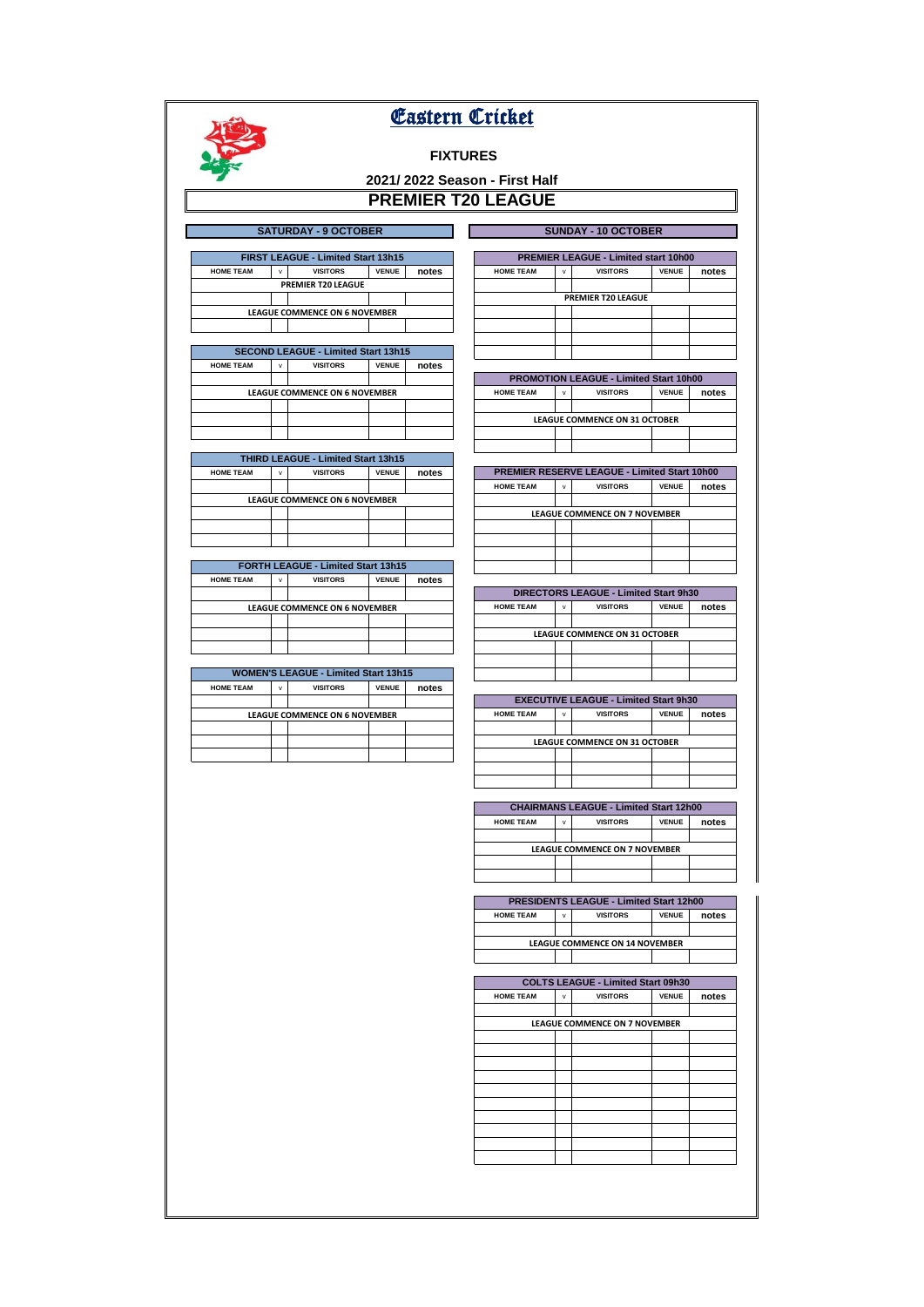# **FIXTURES**

# **2021/ 2022 Season - First Half PREMIER T20 LEAGUE**

|                  | <b>SATURDAY - 16 OCTOBER</b> |                                      |              |       |  |                  |              | <b>SUNDAY - 17 OCTOBER</b>                  |              |       |
|------------------|------------------------------|--------------------------------------|--------------|-------|--|------------------|--------------|---------------------------------------------|--------------|-------|
|                  |                              |                                      |              |       |  |                  |              |                                             |              |       |
|                  |                              | FIRST LEAGUE - Limited Start 13h15   |              |       |  |                  |              | <b>PREMIER LEAGUE - Limited start 10h00</b> |              |       |
| <b>HOME TEAM</b> | $\mathsf{v}$                 | <b>VISITORS</b>                      | <b>VENUE</b> | notes |  | <b>HOME TEAM</b> | $\mathsf{v}$ | <b>VISITORS</b>                             | <b>VENUE</b> | notes |
|                  |                              | PREMIER T20 LEAGUE                   |              |       |  |                  |              |                                             |              |       |
|                  |                              |                                      |              |       |  |                  |              | <b>PREMIER T20 LEAGUE</b>                   |              |       |
|                  |                              | <b>LEAGUE COMMENCE ON 6 NOVEMBER</b> |              |       |  |                  |              |                                             |              |       |
|                  |                              |                                      |              |       |  |                  |              |                                             |              |       |
|                  |                              |                                      |              |       |  |                  |              |                                             |              |       |

| <b>SECOND LEAGUE - Limited Start 13h15</b> |   |                 |              |       |  |  |  |
|--------------------------------------------|---|-----------------|--------------|-------|--|--|--|
| <b>HOME TEAM</b>                           | v | <b>VISITORS</b> | <b>VENUE</b> | notes |  |  |  |
|                                            |   |                 |              |       |  |  |  |
| <b>LEAGUE COMMENCE ON 6 NOVEMBER</b>       |   |                 |              |       |  |  |  |
|                                            |   |                 |              |       |  |  |  |
|                                            |   |                 |              |       |  |  |  |
|                                            |   |                 |              |       |  |  |  |
|                                            |   |                 |              |       |  |  |  |

| <b>THIRD LEAGUE - Limited Start 13h15</b> |   |                                      |              |       |  |  |
|-------------------------------------------|---|--------------------------------------|--------------|-------|--|--|
| <b>HOME TEAM</b>                          | v | <b>VISITORS</b>                      | <b>VENUE</b> | notes |  |  |
|                                           |   |                                      |              |       |  |  |
|                                           |   | <b>LEAGUE COMMENCE ON 6 NOVEMBER</b> |              |       |  |  |
|                                           |   |                                      |              |       |  |  |
|                                           |   |                                      |              |       |  |  |
|                                           |   |                                      |              |       |  |  |

| <b>FORTH LEAGUE - Limited Start 13h15</b> |                                      |                 |              |       |  |  |  |  |
|-------------------------------------------|--------------------------------------|-----------------|--------------|-------|--|--|--|--|
| <b>HOME TEAM</b>                          | v                                    | <b>VISITORS</b> | <b>VENUE</b> | notes |  |  |  |  |
|                                           |                                      |                 |              |       |  |  |  |  |
|                                           | <b>LEAGUE COMMENCE ON 6 NOVEMBER</b> |                 |              |       |  |  |  |  |
|                                           |                                      |                 |              |       |  |  |  |  |
|                                           |                                      |                 |              |       |  |  |  |  |
|                                           |                                      |                 |              |       |  |  |  |  |

| <b>WOMEN'S LEAGUE - Limited Start 13h15</b> |   |                 |              |       |  |  |  |
|---------------------------------------------|---|-----------------|--------------|-------|--|--|--|
| <b>HOME TEAM</b>                            | v | <b>VISITORS</b> | <b>VENUE</b> | notes |  |  |  |
|                                             |   |                 |              |       |  |  |  |
| <b>LEAGUE COMMENCE ON 6 NOVEMBER</b>        |   |                 |              |       |  |  |  |
|                                             |   |                 |              |       |  |  |  |
|                                             |   |                 |              |       |  |  |  |
|                                             |   |                 |              |       |  |  |  |

| <b>PREMIER T20 LEAGUE</b> |   |                                        |              |       |  |  |  |  |
|---------------------------|---|----------------------------------------|--------------|-------|--|--|--|--|
|                           |   |                                        |              |       |  |  |  |  |
|                           |   |                                        |              |       |  |  |  |  |
|                           |   |                                        |              |       |  |  |  |  |
|                           |   |                                        |              |       |  |  |  |  |
|                           |   |                                        |              |       |  |  |  |  |
|                           |   |                                        |              |       |  |  |  |  |
|                           |   | PROMOTION LEAGUE - Limited Start 10h00 |              |       |  |  |  |  |
| <b>HOME TEAM</b>          | v | <b>VISITORS</b>                        | <b>VENUE</b> | notes |  |  |  |  |
|                           |   |                                        |              |       |  |  |  |  |
|                           |   | <b>LEAGUE COMMENCE ON 31 OCTOBER</b>   |              |       |  |  |  |  |

| <b>PREMIER RESERVE LEAGUE - Limited Start 10h00</b> |              |                                      |              |       |  |  |  |
|-----------------------------------------------------|--------------|--------------------------------------|--------------|-------|--|--|--|
| <b>HOME TEAM</b>                                    | $\mathbf{v}$ | <b>VISITORS</b>                      | <b>VENUE</b> | notes |  |  |  |
|                                                     |              |                                      |              |       |  |  |  |
|                                                     |              | <b>LEAGUE COMMENCE ON 7 NOVEMBER</b> |              |       |  |  |  |
|                                                     |              |                                      |              |       |  |  |  |
|                                                     |              |                                      |              |       |  |  |  |
|                                                     |              |                                      |              |       |  |  |  |
|                                                     |              |                                      |              |       |  |  |  |

| <b>DIRECTORS LEAGUE - Limited Start 9h30</b> |                               |                 |              |       |  |  |  |  |
|----------------------------------------------|-------------------------------|-----------------|--------------|-------|--|--|--|--|
| <b>HOME TEAM</b>                             | $\mathbf{v}$                  | <b>VISITORS</b> | <b>VENUE</b> | notes |  |  |  |  |
|                                              |                               |                 |              |       |  |  |  |  |
|                                              | LEAGUE COMMENCE ON 31 OCTOBER |                 |              |       |  |  |  |  |
|                                              |                               |                 |              |       |  |  |  |  |
|                                              |                               |                 |              |       |  |  |  |  |
|                                              |                               |                 |              |       |  |  |  |  |

| <b>EXECUTIVE LEAGUE - Limited Start 9h30</b>                                 |  |                                      |  |  |  |  |
|------------------------------------------------------------------------------|--|--------------------------------------|--|--|--|--|
| <b>VENUE</b><br>notes<br><b>VISITORS</b><br><b>HOME TEAM</b><br>$\mathbf{v}$ |  |                                      |  |  |  |  |
|                                                                              |  |                                      |  |  |  |  |
|                                                                              |  | <b>LEAGUE COMMENCE ON 31 OCTOBER</b> |  |  |  |  |
|                                                                              |  |                                      |  |  |  |  |
|                                                                              |  |                                      |  |  |  |  |
|                                                                              |  |                                      |  |  |  |  |

| <b>CHAIRMANS LEAGUE - Limited Start 12h00</b> |              |                               |              |       |  |
|-----------------------------------------------|--------------|-------------------------------|--------------|-------|--|
| <b>HOME TEAM</b>                              | $\mathbf{v}$ | <b>VISITORS</b>               | <b>VENUE</b> | notes |  |
|                                               |              |                               |              |       |  |
|                                               |              | LEAGUE COMMENCE ON 7 NOVEMBER |              |       |  |
|                                               |              |                               |              |       |  |
|                                               |              |                               |              |       |  |

| <b>PRESIDENTS LEAGUE - Limited Start 12h00</b> |              |                 |              |       |  |
|------------------------------------------------|--------------|-----------------|--------------|-------|--|
| <b>HOME TEAM</b>                               | $\mathbf{v}$ | <b>VISITORS</b> | <b>VENUE</b> | notes |  |
|                                                |              |                 |              |       |  |
| <b>LEAGUE COMMENCE ON 14 NOVEMBER</b>          |              |                 |              |       |  |
|                                                |              |                 |              |       |  |

| COLTS LEAGUE - Limited Start 09h30 |   |                               |              |       |  |
|------------------------------------|---|-------------------------------|--------------|-------|--|
| <b>HOME TEAM</b>                   | v | <b>VISITORS</b>               | <b>VENUE</b> | notes |  |
|                                    |   |                               |              |       |  |
|                                    |   | LEAGUE COMMENCE ON 7 NOVEMBER |              |       |  |
|                                    |   |                               |              |       |  |
|                                    |   |                               |              |       |  |
|                                    |   |                               |              |       |  |
|                                    |   |                               |              |       |  |
|                                    |   |                               |              |       |  |
|                                    |   |                               |              |       |  |
|                                    |   |                               |              |       |  |
|                                    |   |                               |              |       |  |
|                                    |   |                               |              |       |  |
|                                    |   |                               |              |       |  |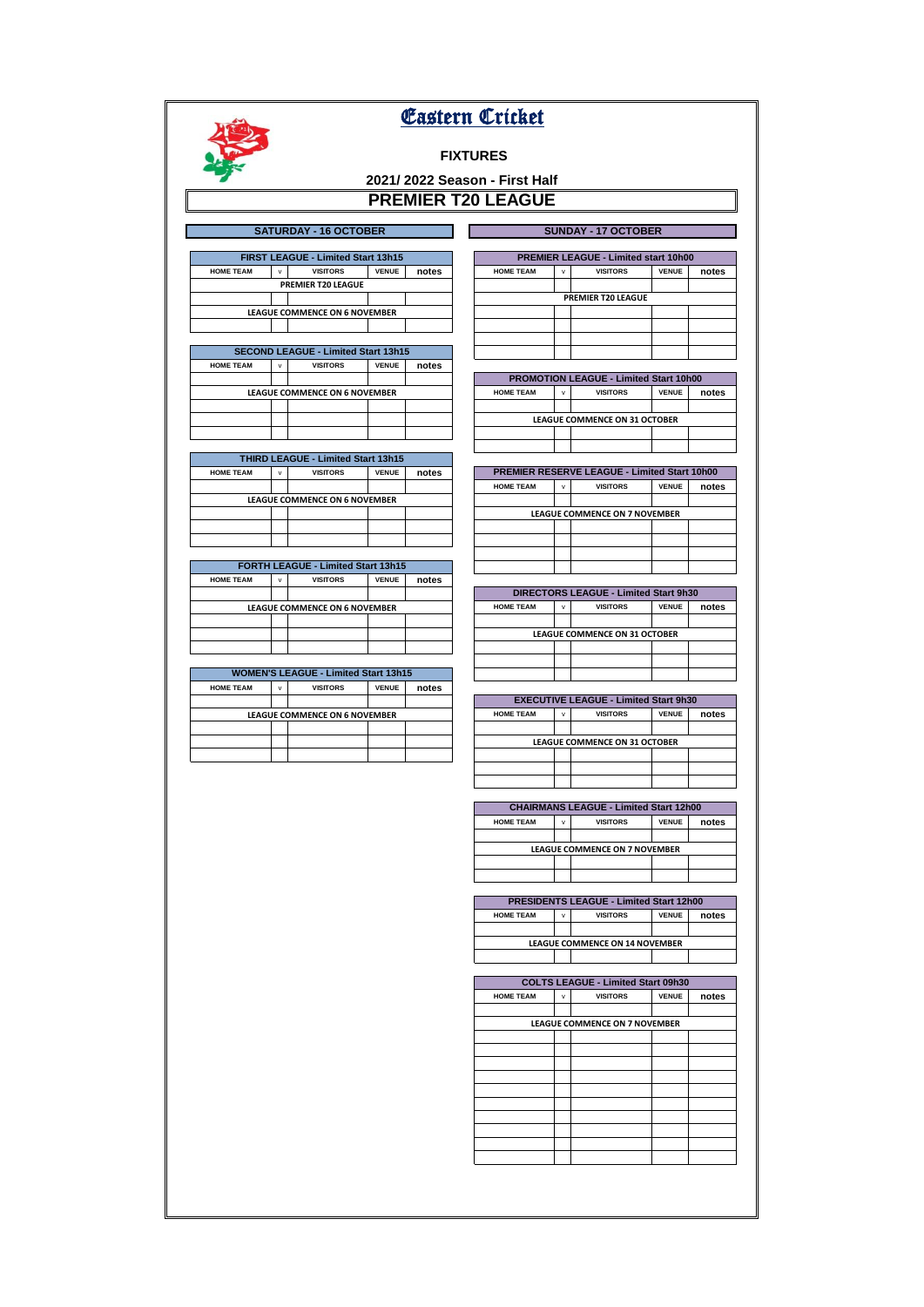# **FIXTURES**

# <u>PROMININ</u><br>EAGUE **2021/ 2022 Season - First Half**

|                              | <b>PREMIER T20 LE</b> |  |
|------------------------------|-----------------------|--|
|                              |                       |  |
| <b>SATURDAY - 23 OCTOBER</b> |                       |  |

|  | <b>SUNDAY - 24 OCTOBER</b> |  |
|--|----------------------------|--|

|                                      | <b>FIRST LEAGUE - Limited Start 13h15</b> |                 |              |       |  |  |
|--------------------------------------|-------------------------------------------|-----------------|--------------|-------|--|--|
| <b>HOME TEAM</b>                     | v                                         | <b>VISITORS</b> | <b>VENUE</b> | notes |  |  |
|                                      | <b>PREMIER T20 LEAGUE</b>                 |                 |              |       |  |  |
|                                      |                                           |                 |              |       |  |  |
| <b>LEAGUE COMMENCE ON 6 NOVEMBER</b> |                                           |                 |              |       |  |  |
|                                      |                                           |                 |              |       |  |  |

| <b>SECOND LEAGUE - Limited Start 13h15</b> |                 |              |                                      |  |  |
|--------------------------------------------|-----------------|--------------|--------------------------------------|--|--|
| $\mathbf{v}$                               | <b>VISITORS</b> | <b>VENUE</b> | notes                                |  |  |
|                                            |                 |              |                                      |  |  |
|                                            |                 |              |                                      |  |  |
|                                            |                 |              |                                      |  |  |
|                                            |                 |              |                                      |  |  |
|                                            |                 |              |                                      |  |  |
|                                            |                 |              | <b>LEAGUE COMMENCE ON 6 NOVEMBER</b> |  |  |

| <b>THIRD LEAGUE - Limited Start 13h15</b> |   |                                      |              |       |  |
|-------------------------------------------|---|--------------------------------------|--------------|-------|--|
| <b>HOME TEAM</b>                          | v | <b>VISITORS</b>                      | <b>VENUE</b> | notes |  |
|                                           |   |                                      |              |       |  |
|                                           |   | <b>LEAGUE COMMENCE ON 6 NOVEMBER</b> |              |       |  |
|                                           |   |                                      |              |       |  |
|                                           |   |                                      |              |       |  |
|                                           |   |                                      |              |       |  |

| <b>FORTH LEAGUE - Limited Start 13h15</b> |   |                                      |              |       |  |
|-------------------------------------------|---|--------------------------------------|--------------|-------|--|
| <b>HOME TEAM</b>                          | v | <b>VISITORS</b>                      | <b>VENUE</b> | notes |  |
|                                           |   |                                      |              |       |  |
|                                           |   | <b>LEAGUE COMMENCE ON 6 NOVEMBER</b> |              |       |  |
|                                           |   |                                      |              |       |  |
|                                           |   |                                      |              |       |  |
|                                           |   |                                      |              |       |  |

| <b>WOMEN'S LEAGUE - Limited Start 13h15</b> |              |                                      |              |       |  |
|---------------------------------------------|--------------|--------------------------------------|--------------|-------|--|
| <b>HOME TEAM</b>                            | $\mathbf{v}$ | <b>VISITORS</b>                      | <b>VENUE</b> | notes |  |
|                                             |              |                                      |              |       |  |
|                                             |              | <b>LEAGUE COMMENCE ON 6 NOVEMBER</b> |              |       |  |
|                                             |              |                                      |              |       |  |
|                                             |              |                                      |              |       |  |
|                                             |              |                                      |              |       |  |

| <b>FIRST LEAGUE - Limited Start 13h15</b>  |              |                                      |              |       |  |                  | <b>PREMIER LEAGUE - Limited start 10h00</b> |                           |              |       |
|--------------------------------------------|--------------|--------------------------------------|--------------|-------|--|------------------|---------------------------------------------|---------------------------|--------------|-------|
| <b>HOME TEAM</b>                           | $\mathsf{v}$ | <b>VISITORS</b>                      | <b>VENUE</b> | notes |  | <b>HOME TEAM</b> | v                                           | <b>VISITORS</b>           | <b>VENUE</b> | notes |
|                                            |              | PREMIER T20 LEAGUE                   |              |       |  |                  |                                             |                           |              |       |
|                                            |              |                                      |              |       |  |                  |                                             | <b>PREMIER T20 LEAGUE</b> |              |       |
|                                            |              | <b>LEAGUE COMMENCE ON 6 NOVEMBER</b> |              |       |  |                  |                                             |                           |              |       |
|                                            |              |                                      |              |       |  |                  |                                             |                           |              |       |
|                                            |              |                                      |              |       |  |                  |                                             |                           |              |       |
| <b>SECOND LEAGUE - Limited Start 13h15</b> |              |                                      |              |       |  |                  |                                             |                           |              |       |

| <b>PROMOTION LEAGUE - Limited Start 10h00</b> |              |                                      |       |  |  |  |  |  |  |  |
|-----------------------------------------------|--------------|--------------------------------------|-------|--|--|--|--|--|--|--|
| <b>HOME TEAM</b>                              | $\mathbf{v}$ | <b>VISITORS</b>                      | notes |  |  |  |  |  |  |  |
|                                               |              |                                      |       |  |  |  |  |  |  |  |
|                                               |              | <b>LEAGUE COMMENCE ON 31 OCTOBER</b> |       |  |  |  |  |  |  |  |
|                                               |              |                                      |       |  |  |  |  |  |  |  |
|                                               |              |                                      |       |  |  |  |  |  |  |  |

| <b>PREMIER RESERVE LEAGUE - Limited Start 10h00</b> |                                      |  |  |  |  |  |  |  |  |  |  |
|-----------------------------------------------------|--------------------------------------|--|--|--|--|--|--|--|--|--|--|
| <b>HOME TEAM</b>                                    | <b>VISITORS</b><br><b>VENUE</b><br>v |  |  |  |  |  |  |  |  |  |  |
|                                                     |                                      |  |  |  |  |  |  |  |  |  |  |
| <b>LEAGUE COMMENCE ON 7 NOVEMBER</b>                |                                      |  |  |  |  |  |  |  |  |  |  |
|                                                     |                                      |  |  |  |  |  |  |  |  |  |  |
|                                                     |                                      |  |  |  |  |  |  |  |  |  |  |
|                                                     |                                      |  |  |  |  |  |  |  |  |  |  |
|                                                     |                                      |  |  |  |  |  |  |  |  |  |  |

| <b>DIRECTORS LEAGUE - Limited Start 9h30</b> |       |  |  |  |  |  |  |  |  |
|----------------------------------------------|-------|--|--|--|--|--|--|--|--|
| <b>HOME TEAM</b>                             | notes |  |  |  |  |  |  |  |  |
|                                              |       |  |  |  |  |  |  |  |  |
| <b>LEAGUE COMMENCE ON 31 OCTOBER</b>         |       |  |  |  |  |  |  |  |  |
|                                              |       |  |  |  |  |  |  |  |  |
|                                              |       |  |  |  |  |  |  |  |  |
|                                              |       |  |  |  |  |  |  |  |  |

| <b>EXECUTIVE LEAGUE - Limited Start 9h30</b>                      |  |                                      |  |  |  |  |  |  |  |
|-------------------------------------------------------------------|--|--------------------------------------|--|--|--|--|--|--|--|
| notes<br><b>VENUE</b><br><b>VISITORS</b><br><b>HOME TEAM</b><br>v |  |                                      |  |  |  |  |  |  |  |
|                                                                   |  |                                      |  |  |  |  |  |  |  |
|                                                                   |  | <b>LEAGUE COMMENCE ON 31 OCTOBER</b> |  |  |  |  |  |  |  |
|                                                                   |  |                                      |  |  |  |  |  |  |  |
|                                                                   |  |                                      |  |  |  |  |  |  |  |
|                                                                   |  |                                      |  |  |  |  |  |  |  |

| <b>CHAIRMANS LEAGUE - Limited Start 12h00</b> |   |                                      |              |       |  |  |  |  |  |
|-----------------------------------------------|---|--------------------------------------|--------------|-------|--|--|--|--|--|
| <b>HOME TEAM</b>                              | v | <b>VISITORS</b>                      | <b>VENUE</b> | notes |  |  |  |  |  |
|                                               |   |                                      |              |       |  |  |  |  |  |
|                                               |   | <b>LEAGUE COMMENCE ON 7 NOVEMBER</b> |              |       |  |  |  |  |  |
|                                               |   |                                      |              |       |  |  |  |  |  |
|                                               |   |                                      |              |       |  |  |  |  |  |
|                                               |   |                                      |              |       |  |  |  |  |  |

| <b>PRESIDENTS LEAGUE - Limited Start 12h00</b> |   |                                       |              |       |  |  |  |  |
|------------------------------------------------|---|---------------------------------------|--------------|-------|--|--|--|--|
| <b>HOME TEAM</b>                               | v | <b>VISITORS</b>                       | <b>VENUE</b> | notes |  |  |  |  |
|                                                |   |                                       |              |       |  |  |  |  |
|                                                |   | <b>LEAGUE COMMENCE ON 14 NOVEMBER</b> |              |       |  |  |  |  |
|                                                |   |                                       |              |       |  |  |  |  |

| <b>COLTS LEAGUE - Limited Start 09h30</b> |   |                 |              |       |  |  |  |  |  |  |  |  |
|-------------------------------------------|---|-----------------|--------------|-------|--|--|--|--|--|--|--|--|
| <b>HOME TEAM</b>                          | v | <b>VISITORS</b> | <b>VENUE</b> | notes |  |  |  |  |  |  |  |  |
|                                           |   |                 |              |       |  |  |  |  |  |  |  |  |
| LEAGUE COMMENCE ON 7 NOVEMBER             |   |                 |              |       |  |  |  |  |  |  |  |  |
|                                           |   |                 |              |       |  |  |  |  |  |  |  |  |
|                                           |   |                 |              |       |  |  |  |  |  |  |  |  |
|                                           |   |                 |              |       |  |  |  |  |  |  |  |  |
|                                           |   |                 |              |       |  |  |  |  |  |  |  |  |
|                                           |   |                 |              |       |  |  |  |  |  |  |  |  |
|                                           |   |                 |              |       |  |  |  |  |  |  |  |  |
|                                           |   |                 |              |       |  |  |  |  |  |  |  |  |
|                                           |   |                 |              |       |  |  |  |  |  |  |  |  |
|                                           |   |                 |              |       |  |  |  |  |  |  |  |  |
|                                           |   |                 |              |       |  |  |  |  |  |  |  |  |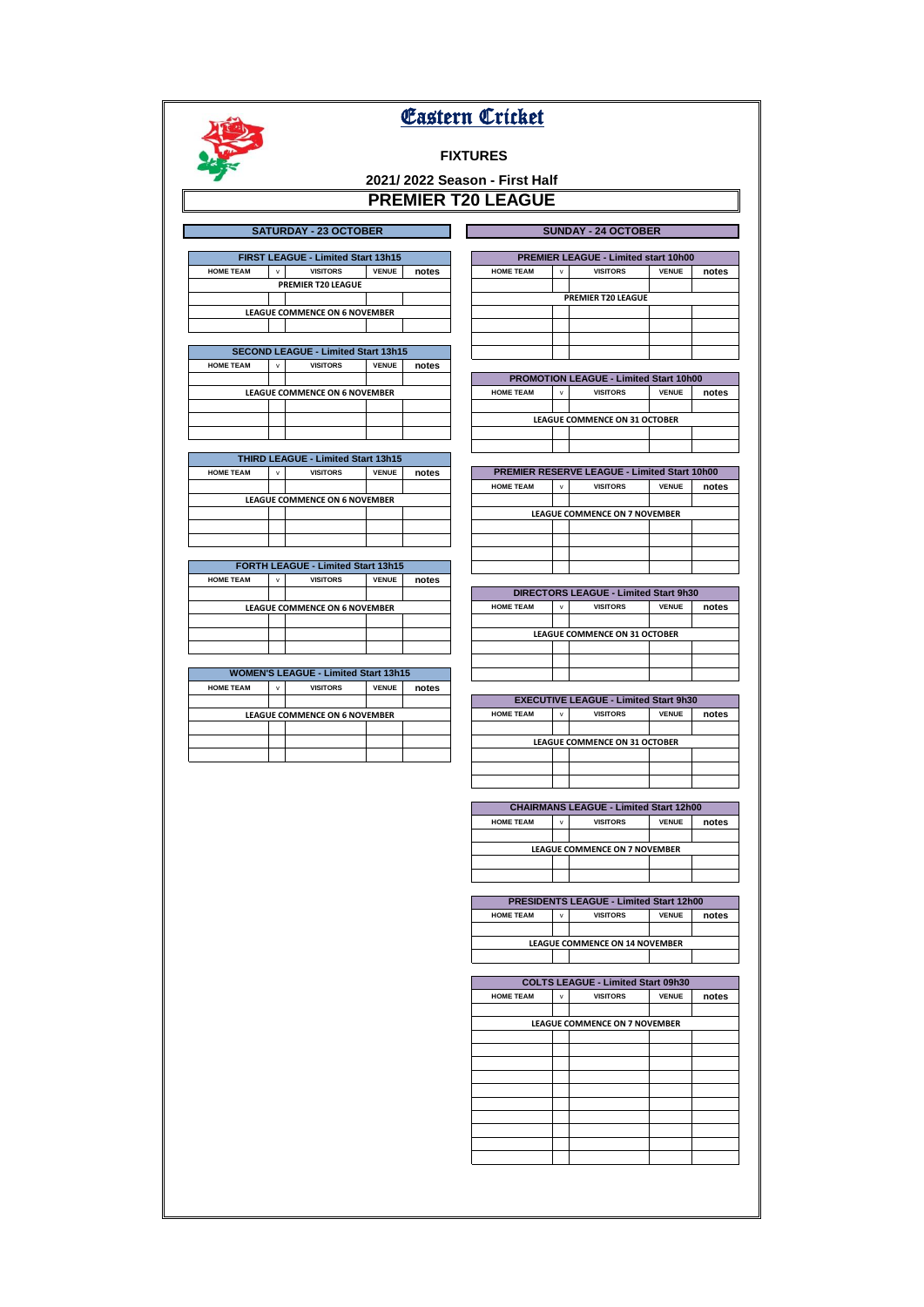

# **FIXTURES**

# **2021/ 2022 Season - First Half**

|                  |              | <b>SATURDAY - 30 OCTOBER</b>               |              |       |                    |              | <b>SUNDAY - 31 OCTOBER</b>                          |              |       |
|------------------|--------------|--------------------------------------------|--------------|-------|--------------------|--------------|-----------------------------------------------------|--------------|-------|
|                  |              |                                            |              |       |                    |              |                                                     |              |       |
|                  |              | FIRST LEAGUE - Limited Start 13h15         |              |       |                    |              | <b>PREMIER LEAGUE - Limited start 10h00</b>         |              |       |
| <b>HOME TEAM</b> | $\mathsf{v}$ | <b>VISITORS</b>                            | <b>VENUE</b> | notes | <b>HOME TEAM</b>   | $\mathsf{v}$ | <b>VISITORS</b>                                     | <b>VENUE</b> | notes |
|                  |              | PREMIER T20 LEAGUE                         |              |       |                    |              |                                                     |              |       |
|                  |              |                                            |              |       |                    |              | <b>PREMIER T20 LEAGUE</b>                           |              |       |
|                  |              | <b>LEAGUE COMMENCE ON 6 NOVEMBER</b>       |              |       |                    |              |                                                     |              |       |
|                  |              |                                            |              |       |                    |              |                                                     |              |       |
|                  |              |                                            |              |       |                    |              |                                                     |              |       |
|                  |              | <b>SECOND LEAGUE - Limited Start 13h15</b> |              |       |                    |              |                                                     |              |       |
| <b>HOME TEAM</b> | v            | <b>VISITORS</b>                            | <b>VENUE</b> | notes |                    |              |                                                     |              |       |
|                  |              |                                            |              |       |                    |              | <b>PROMOTION LEAGUE - Limited Start 10h00</b>       |              |       |
|                  |              | <b>LEAGUE COMMENCE ON 6 NOVEMBER</b>       |              |       | <b>HOME TEAM</b>   | $\mathsf{v}$ | <b>VISITORS</b>                                     | <b>VENUE</b> | notes |
|                  |              |                                            |              |       | Wattville          | $\mathsf{v}$ | Geluksdal                                           | WILL B       |       |
|                  |              |                                            |              |       | <b>Bakerton YS</b> | $\mathsf{v}$ | Etwatwa                                             | <b>VER A</b> |       |
|                  |              |                                            |              |       | Daveyton           | v            | <b>Elsburg Eagles</b>                               | ELS A        |       |
|                  |              |                                            |              |       | Midrand            | v            | <b>BYE</b>                                          |              |       |
|                  |              | <b>THIRD LEAGUE - Limited Start 13h15</b>  |              |       |                    |              |                                                     |              |       |
| <b>HOME TEAM</b> | v            | <b>VISITORS</b>                            | <b>VENUE</b> | notes |                    |              | <b>PREMIER RESERVE LEAGUE - Limited Start 10h00</b> |              |       |
|                  |              |                                            |              |       | <b>HOME TEAM</b>   | $\mathsf{v}$ | <b>VISITORS</b>                                     | <b>VENUE</b> | notes |
|                  |              | <b>LEAGUE COMMENCE ON 6 NOVEMBER</b>       |              |       |                    |              |                                                     |              |       |
|                  |              |                                            |              |       |                    |              | <b>LEAGUE COMMENCE ON 7 NOVEMBER</b>                |              |       |
|                  |              |                                            |              |       |                    |              |                                                     |              |       |
|                  |              |                                            |              |       |                    |              |                                                     |              |       |
|                  |              |                                            |              |       |                    |              |                                                     |              |       |
|                  |              | <b>FORTH LEAGUE - Limited Start 13h15</b>  |              |       |                    |              |                                                     |              |       |
| <b>HOME TEAM</b> | v            | <b>VISITORS</b>                            | <b>VENUE</b> | notes |                    |              |                                                     |              |       |
|                  |              |                                            |              |       |                    |              | <b>DIRECTORS LEAGUE - Limited Start 9h30</b>        |              |       |
|                  |              | <b>LEAGUE COMMENCE ON 6 NOVEMBER</b>       |              |       | <b>HOME TEAM</b>   | $\mathsf{v}$ | <b>VISITORS</b>                                     | <b>VENUE</b> | notes |
|                  |              |                                            |              |       | Alberton           | v            | Old Benonians                                       | LIND         |       |
|                  |              |                                            |              |       | <b>Bakerton YS</b> | $\mathsf{v}$ | Tembisa                                             | WILL C       |       |

| <b>WOMEN'S LEAGUE - Limited Start 13h15</b> |              |                                      |              |       |  |  |  |  |  |  |
|---------------------------------------------|--------------|--------------------------------------|--------------|-------|--|--|--|--|--|--|
| <b>HOME TEAM</b>                            | $\mathbf{v}$ | <b>VISITORS</b>                      | <b>VENUE</b> | notes |  |  |  |  |  |  |
|                                             |              |                                      |              |       |  |  |  |  |  |  |
|                                             |              | <b>LEAGUE COMMENCE ON 6 NOVEMBER</b> |              |       |  |  |  |  |  |  |
|                                             |              |                                      |              |       |  |  |  |  |  |  |
|                                             |              |                                      |              |       |  |  |  |  |  |  |
|                                             |              |                                      |              |       |  |  |  |  |  |  |

| <b>PREMIER LEAGUE - Limited start 10h00</b> |   |                 |              |       |  |  |  |  |  |  |
|---------------------------------------------|---|-----------------|--------------|-------|--|--|--|--|--|--|
| <b>HOME TEAM</b>                            | v | <b>VISITORS</b> | <b>VENUE</b> | notes |  |  |  |  |  |  |
|                                             |   |                 |              |       |  |  |  |  |  |  |
| <b>PREMIER T20 LEAGUE</b>                   |   |                 |              |       |  |  |  |  |  |  |
|                                             |   |                 |              |       |  |  |  |  |  |  |
|                                             |   |                 |              |       |  |  |  |  |  |  |
|                                             |   |                 |              |       |  |  |  |  |  |  |
|                                             |   |                 |              |       |  |  |  |  |  |  |

| <b>PROMOTION LEAGUE - Limited Start 10h00</b> |              |                       |              |       |  |  |  |  |  |  |  |
|-----------------------------------------------|--------------|-----------------------|--------------|-------|--|--|--|--|--|--|--|
| <b>HOME TEAM</b>                              | $\mathbf{v}$ | <b>VISITORS</b>       | <b>VENUE</b> | notes |  |  |  |  |  |  |  |
| Wattville                                     | v            | Geluksdal             | WILL B       |       |  |  |  |  |  |  |  |
| <b>Bakerton YS</b>                            | v            | Etwatwa               | <b>VER A</b> |       |  |  |  |  |  |  |  |
| Daveyton                                      | v            | <b>Elsburg Eagles</b> | ELS A        |       |  |  |  |  |  |  |  |
| Midrand                                       | $\mathbf{v}$ | <b>RYF</b>            |              |       |  |  |  |  |  |  |  |

|                  | <b>PREMIER RESERVE LEAGUE - Limited Start 10h00</b> |                 |              |       |  |  |  |  |  |  |  |  |
|------------------|-----------------------------------------------------|-----------------|--------------|-------|--|--|--|--|--|--|--|--|
| <b>HOME TEAM</b> | v                                                   | <b>VISITORS</b> | <b>VENUE</b> | notes |  |  |  |  |  |  |  |  |
|                  |                                                     |                 |              |       |  |  |  |  |  |  |  |  |
|                  | <b>LEAGUE COMMENCE ON 7 NOVEMBER</b>                |                 |              |       |  |  |  |  |  |  |  |  |
|                  |                                                     |                 |              |       |  |  |  |  |  |  |  |  |
|                  |                                                     |                 |              |       |  |  |  |  |  |  |  |  |
|                  |                                                     |                 |              |       |  |  |  |  |  |  |  |  |
|                  |                                                     |                 |              |       |  |  |  |  |  |  |  |  |
|                  |                                                     |                 |              |       |  |  |  |  |  |  |  |  |

| <b>DIRECTORS LEAGUE - Limited Start 9h30</b> |              |                     |              |       |  |  |  |  |  |  |  |
|----------------------------------------------|--------------|---------------------|--------------|-------|--|--|--|--|--|--|--|
| <b>HOME TEAM</b>                             | v            | <b>VISITORS</b>     | <b>VENUE</b> | notes |  |  |  |  |  |  |  |
| Alberton                                     | v            | Old Benonians       | LIND         |       |  |  |  |  |  |  |  |
| <b>Bakerton YS</b>                           | $\mathbf{v}$ | Tembisa             | WILL C       |       |  |  |  |  |  |  |  |
| Bedfordview                                  | v            | Midrand             | <b>BED A</b> |       |  |  |  |  |  |  |  |
| <b>Benoni Northerns</b>                      | v            | Kwa Thema           | NA A         |       |  |  |  |  |  |  |  |
| Boksburg                                     | v            | <b>Kempton Park</b> | PGP A        |       |  |  |  |  |  |  |  |

| <b>EXECUTIVE LEAGUE - Limited Start 9h30</b> |              |                  |               |       |  |  |  |  |  |  |  |
|----------------------------------------------|--------------|------------------|---------------|-------|--|--|--|--|--|--|--|
| <b>HOME TEAM</b>                             | v            | <b>VISITORS</b>  | <b>VENUE</b>  | notes |  |  |  |  |  |  |  |
| Alberton                                     | $\mathsf{v}$ | Vosloorus        | HS MV         |       |  |  |  |  |  |  |  |
| <b>Bakerton YS</b>                           | v            | Tsakane          | <b>WILL A</b> |       |  |  |  |  |  |  |  |
| Bedfordview                                  | v            | Thokoza          | <b>BED B</b>  |       |  |  |  |  |  |  |  |
| <b>Elsburg Eagles</b>                        | v            | Kempton Park (2) | ELS B         |       |  |  |  |  |  |  |  |
| Katlehong                                    | v            | Kempton Park (1) | <b>BARA</b>   |       |  |  |  |  |  |  |  |

| <b>CHAIRMANS LEAGUE - Limited Start 12h00</b>                                |  |  |                                      |  |  |  |  |  |  |  |  |
|------------------------------------------------------------------------------|--|--|--------------------------------------|--|--|--|--|--|--|--|--|
| <b>VENUE</b><br><b>VISITORS</b><br><b>HOME TEAM</b><br>notes<br>$\mathbf{v}$ |  |  |                                      |  |  |  |  |  |  |  |  |
|                                                                              |  |  |                                      |  |  |  |  |  |  |  |  |
|                                                                              |  |  |                                      |  |  |  |  |  |  |  |  |
|                                                                              |  |  |                                      |  |  |  |  |  |  |  |  |
|                                                                              |  |  |                                      |  |  |  |  |  |  |  |  |
|                                                                              |  |  | <b>LEAGUE COMMENCE ON 7 NOVEMBER</b> |  |  |  |  |  |  |  |  |

| <b>PRESIDENTS LEAGUE - Limited Start 12h00</b> |                                       |  |  |  |  |  |  |  |  |
|------------------------------------------------|---------------------------------------|--|--|--|--|--|--|--|--|
| <b>HOME TEAM</b>                               | <b>VISITORS</b><br>$\mathbf{v}$       |  |  |  |  |  |  |  |  |
|                                                |                                       |  |  |  |  |  |  |  |  |
|                                                | <b>LEAGUE COMMENCE ON 14 NOVEMBER</b> |  |  |  |  |  |  |  |  |
|                                                |                                       |  |  |  |  |  |  |  |  |

| COLTS LEAGUE - Limited Start 09h30   |              |                 |       |  |  |  |  |  |  |  |
|--------------------------------------|--------------|-----------------|-------|--|--|--|--|--|--|--|
| <b>HOME TEAM</b>                     | $\mathsf{v}$ | <b>VISITORS</b> | notes |  |  |  |  |  |  |  |
|                                      |              |                 |       |  |  |  |  |  |  |  |
| <b>LEAGUE COMMENCE ON 7 NOVEMBER</b> |              |                 |       |  |  |  |  |  |  |  |
|                                      |              |                 |       |  |  |  |  |  |  |  |
|                                      |              |                 |       |  |  |  |  |  |  |  |
|                                      |              |                 |       |  |  |  |  |  |  |  |
|                                      |              |                 |       |  |  |  |  |  |  |  |
|                                      |              |                 |       |  |  |  |  |  |  |  |
|                                      |              |                 |       |  |  |  |  |  |  |  |
|                                      |              |                 |       |  |  |  |  |  |  |  |
|                                      |              |                 |       |  |  |  |  |  |  |  |
|                                      |              |                 |       |  |  |  |  |  |  |  |
|                                      |              |                 |       |  |  |  |  |  |  |  |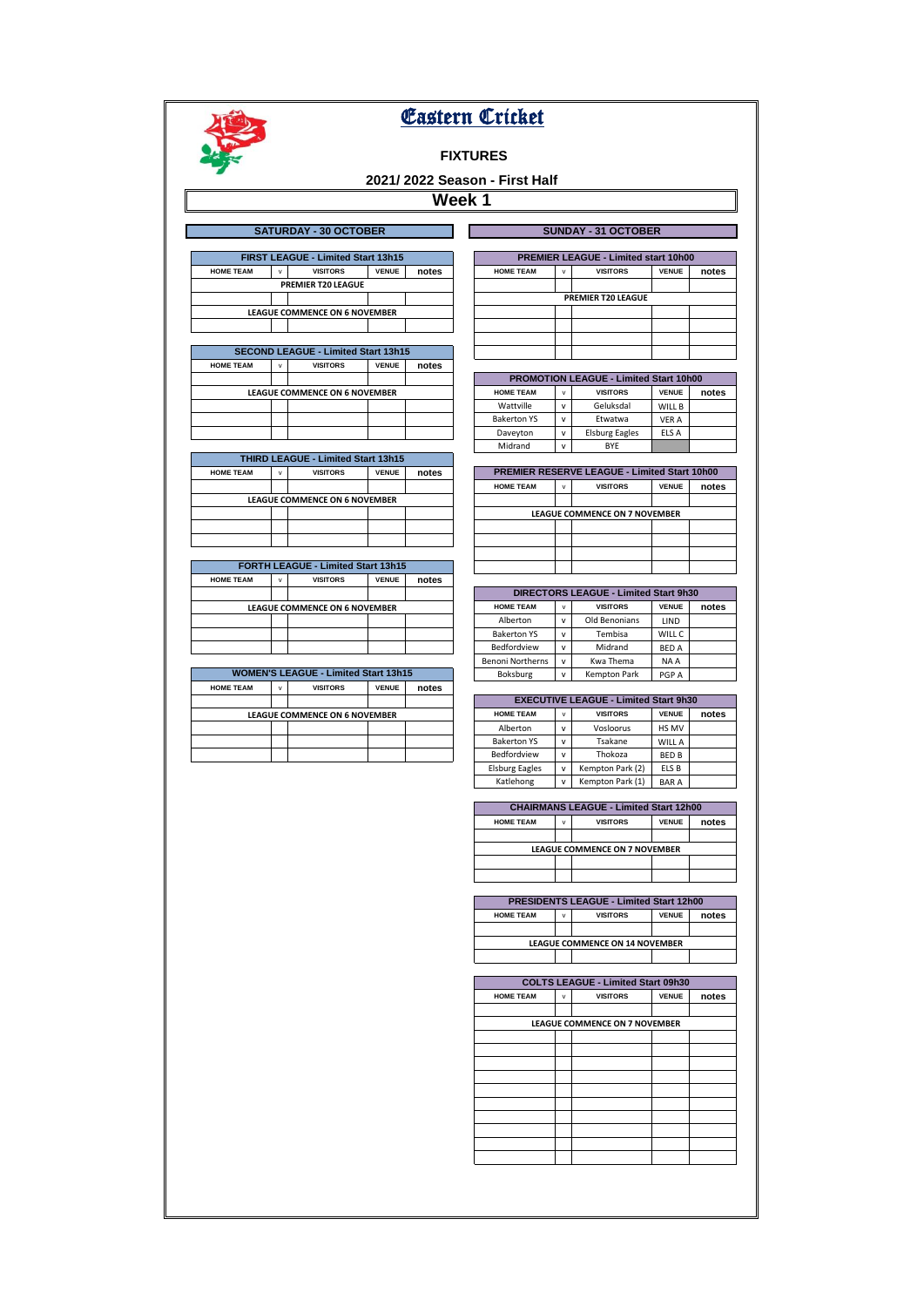

## **FIXTURES**

# **2021/ 2022 Season - First Half**

|                                  | <b>SATURDAY - 6 NOVEMBER</b> |              |                      |              |       |  |                                             |              | <b>SUNDAY - 7 NOVEMBER</b>                    |                |       |  |
|----------------------------------|------------------------------|--------------|----------------------|--------------|-------|--|---------------------------------------------|--------------|-----------------------------------------------|----------------|-------|--|
|                                  |                              |              |                      |              |       |  |                                             |              |                                               |                |       |  |
| T20 LEAGUE - Limited Start 13h15 |                              |              |                      |              |       |  | <b>PREMIER LEAGUE - Limited start 10h00</b> |              |                                               |                |       |  |
|                                  |                              |              | (1ST & 2ND LEAGUE)   |              |       |  | <b>HOME TEAM</b>                            | $\mathsf{v}$ | <b>VISITORS</b>                               | <b>VENUE</b>   | notes |  |
|                                  | <b>HOME TEAM</b>             | v            | <b>VISITORS</b>      | <b>VENUE</b> | notes |  | <b>Actonville Spurs</b>                     | v            | Alberton                                      | <b>LORDS A</b> |       |  |
|                                  | Bedfordview 1st              | v            | Etwatwa 2nd          | <b>BED A</b> |       |  | Avion                                       | v            | Bedfordview                                   | <b>HS KEMP</b> |       |  |
|                                  | Alberton 1st                 | $\mathsf{v}$ | Geluksdal 2nd        | LIND.        |       |  | <b>Benoni Northerns</b>                     | v            | Boksburg                                      | NA A           |       |  |
|                                  | Eden Park 2nd                | $\mathsf{v}$ | Benoni Northerns 1st | NA A         |       |  | <b>CBC Old Boys</b>                         | v            | Duduza                                        | CBC A          |       |  |
|                                  | Boksburg 2nd                 | v            | Actonville 1st       | PGP A        |       |  | Kempton Park                                | v            | Kwa Thema                                     | <b>BARA</b>    |       |  |
|                                  | Midrand 1st                  | v            | Midrand 2nd          | OLI          |       |  | Old Benonians                               | v            | Tembisa                                       | WILL B         |       |  |
|                                  | Kempton Park 1st             | v            | Tembisa 2nd          | <b>BARA</b>  |       |  |                                             |              |                                               |                |       |  |
|                                  | Kwa Thema 2nd                | v            | Sunward Park 2nd     | PTO          |       |  |                                             |              | <b>PROMOTION LEAGUE - Limited Start 10h00</b> |                |       |  |
|                                  | Kempton Park 2nd             |              | CBC Old Boys 1st     | <b>BARB</b>  |       |  | <b>HOME TEAM</b>                            | $\mathsf{v}$ | <b>VISITORS</b>                               | <b>VENUE</b>   | notes |  |
|                                  |                              |              |                      |              |       |  |                                             |              |                                               |                |       |  |

|                      |                    |                                  |                |       |  | iviiul diiu        | v | ctwatwa                                             | ULI          |       |
|----------------------|--------------------|----------------------------------|----------------|-------|--|--------------------|---|-----------------------------------------------------|--------------|-------|
|                      |                    | T20 LEAGUE - Limited Start 13h15 |                |       |  | Wattville          | v | <b>Elsburg Eagles</b>                               | ELS A        |       |
|                      | (3RD & 4TH LEAGUE) |                                  |                |       |  | <b>Bakerton YS</b> | v | Daveyton                                            | <b>VER A</b> |       |
| <b>HOME TEAM</b>     | v                  | <b>VISITORS</b>                  | <b>VENUE</b>   | notes |  | Geluksdal          | v | <b>BYE</b>                                          |              |       |
| Actonville Spurs 3rd | $\mathsf{v}$       | Elsburg Eagles 4th               | <b>LORDS A</b> |       |  |                    |   |                                                     |              |       |
| Avion Park 4th       | $\mathsf{v}$       | Boksburg A 3rd                   | RHO            |       |  |                    |   | <b>PREMIER RESERVE LEAGUE - Limited Start 10h00</b> |              |       |
| Alberton 3rd         | $\mathsf{v}$       | Duduza 4th                       |                |       |  | <b>HOME TEAM</b>   | v | <b>VISITORS</b>                                     | <b>VENUE</b> | notes |
| Bakerton YS 4th      | $\mathsf{v}$       | Benoni Northerns 3rd             | NA B           |       |  | Alberton           | v | <b>Actonville Spurs</b>                             | LIND         |       |
| Bedfordview 3rd      | $\mathsf{v}$       | Benoni Northerns 4th             | <b>BED B</b>   |       |  | Bedfordview        | v | Avion                                               | <b>BED A</b> |       |
| Boksburg B 3rd       | $\mathsf{v}$       | Wattville 4th                    | PGP B          |       |  | Boksburg           | v | <b>Benoni Northerns</b>                             | PGP A        |       |
| Nigel 4th            | $\mathsf{v}$       | Sunward Park 3rd                 | <b>SUN</b>     |       |  | Duduza             | v | <b>CBC Old Boys</b>                                 | <b>DSO</b>   |       |
| CBC Old Boys 3rd     | $\mathsf{v}$       | Vosloorus 4th                    | WILL B         |       |  | Kwa Thema          | v | <b>Kempton Park</b>                                 | <b>PTO</b>   |       |
| Springs OB 4th       | $\mathsf{v}$       | Reiger Park 3rd                  | HS HUGE        |       |  | Tembisa            | v | Old Benonians                                       | WILL C       |       |
| Nigel 3rd            | $\mathsf{v}$       | Thokoza 4th                      | <b>JIM</b>     |       |  |                    |   |                                                     |              |       |

| <b>WOMEN'S LEAGUE - Limited Start 13h15</b> | <b>HOME TEAM</b> | $\mathsf{v}$    | <b>VISITORS</b> | <b>VENUE</b>     |  |                     |              |                         |              |
|---------------------------------------------|------------------|-----------------|-----------------|------------------|--|---------------------|--------------|-------------------------|--------------|
| <b>HOME TEAM</b>                            | $\overline{ }$   | <b>VISITORS</b> | <b>VENUE</b>    | notes            |  | Kwa Thema           | $\mathsf{v}$ | <b>Bakerton YS</b>      | <b>VERB</b>  |
| <b>Avion Park</b>                           | $\mathbf{v}$     | Wattville       |                 | HS JEUG 35 overs |  | Midrand             | $\mathsf{v}$ | Alberton                | <b>HS MV</b> |
| <b>Benoni Northerns</b>                     | $\mathbf{v}$     | Vosloorus       | NA C            |                  |  | Old Benonians       | $\mathsf{v}$ | Tembisa                 | OBSC         |
| Duduza                                      |                  | Tsakane         | <b>DSO</b>      |                  |  | <b>Kempton Park</b> | $\mathsf{v}$ | Bedfordview             | <b>BARB</b>  |
| Etwatwa                                     |                  | Tembisa         | WILL A          |                  |  | Boksburg            | $\mathsf{v}$ | <b>Benoni Northerns</b> | PGP B        |
| Geluksdal                                   | $\mathbf{v}$     | Kwa Thema       | WILL C          |                  |  |                     |              |                         |              |

| <b>PREMIER LEAGUE - Limited start 10h00</b> |              |                 |                |       |  |  |  |  |  |  |  |  |
|---------------------------------------------|--------------|-----------------|----------------|-------|--|--|--|--|--|--|--|--|
| <b>HOME TEAM</b>                            | v            | <b>VISITORS</b> | <b>VENUE</b>   | notes |  |  |  |  |  |  |  |  |
| <b>Actonville Spurs</b>                     | v            | Alberton        | <b>LORDS A</b> |       |  |  |  |  |  |  |  |  |
| Avion                                       | v            | Bedfordview     | <b>HS KEMP</b> |       |  |  |  |  |  |  |  |  |
| <b>Benoni Northerns</b>                     | $\mathsf{v}$ | Boksburg        | NA A           |       |  |  |  |  |  |  |  |  |
| <b>CBC Old Boys</b>                         | $\mathsf{v}$ | Duduza          | CBC A          |       |  |  |  |  |  |  |  |  |
| <b>Kempton Park</b>                         | $\mathbf{v}$ | Kwa Thema       | <b>BARA</b>    |       |  |  |  |  |  |  |  |  |
| Old Benonians                               | v            | Tembisa         | WILL B         |       |  |  |  |  |  |  |  |  |

| <b>PROMOTION LEAGUE - Limited Start 10h00</b> |              |                       |              |       |  |  |  |  |  |  |  |
|-----------------------------------------------|--------------|-----------------------|--------------|-------|--|--|--|--|--|--|--|
| <b>HOME TEAM</b>                              | v            | <b>VISITORS</b>       | <b>VENUE</b> | notes |  |  |  |  |  |  |  |
| Midrand                                       | $\mathsf{v}$ | Etwatwa               | OLI          |       |  |  |  |  |  |  |  |
| Wattville                                     | v            | <b>Elsburg Eagles</b> | ELS A        |       |  |  |  |  |  |  |  |
| <b>Bakerton YS</b><br>v                       |              | Daveyton              | VER A        |       |  |  |  |  |  |  |  |
| Geluksdal                                     | $\mathsf{v}$ | BYE                   |              |       |  |  |  |  |  |  |  |

| <b>PREMIER RESERVE LEAGUE - Limited Start 10h00</b> |              |                         |              |       |  |  |  |  |  |
|-----------------------------------------------------|--------------|-------------------------|--------------|-------|--|--|--|--|--|
| <b>HOME TEAM</b>                                    | v            | <b>VISITORS</b>         | <b>VENUE</b> | notes |  |  |  |  |  |
| Alberton                                            | $\mathsf{v}$ | <b>Actonville Spurs</b> | LIND         |       |  |  |  |  |  |
| Bedfordview                                         | v            | Avion                   | <b>BED A</b> |       |  |  |  |  |  |
| Boksburg                                            | $\mathsf{v}$ | <b>Benoni Northerns</b> | PGP A        |       |  |  |  |  |  |
| Duduza                                              | v            | <b>CBC Old Boys</b>     | <b>DSO</b>   |       |  |  |  |  |  |
| Kwa Thema                                           | $\mathsf{v}$ | <b>Kempton Park</b>     | <b>PTO</b>   |       |  |  |  |  |  |
| Tembisa                                             | $\mathbf{v}$ | Old Benonians           | WILL C       |       |  |  |  |  |  |

| DIRECTORS LEAGUE - Limited Start 9h30 |              |                         |                  |       |  |  |  |  |  |  |
|---------------------------------------|--------------|-------------------------|------------------|-------|--|--|--|--|--|--|
| <b>HOME TEAM</b>                      | $\mathsf{v}$ | <b>VISITORS</b>         | <b>VENUE</b>     | notes |  |  |  |  |  |  |
| Kwa Thema                             | $\mathbf{v}$ | <b>Bakerton YS</b>      | <b>VERB</b>      |       |  |  |  |  |  |  |
| Midrand                               | $\mathbf{v}$ | Alberton                | HS MV            |       |  |  |  |  |  |  |
| Old Benonians                         | $\mathsf{v}$ | Tembisa                 | OBSC             |       |  |  |  |  |  |  |
| <b>Kempton Park</b>                   | $\mathsf{v}$ | Bedfordview             | <b>BARB</b>      |       |  |  |  |  |  |  |
| Boksburg                              | $\mathbf{v}$ | <b>Benoni Northerns</b> | PGP <sub>B</sub> |       |  |  |  |  |  |  |

| <b>EXECUTIVE LEAGUE - Limited Start 9h30</b> |              |                       |              |  |  |  |  |  |  |  |
|----------------------------------------------|--------------|-----------------------|--------------|--|--|--|--|--|--|--|
| <b>HOME TEAM</b>                             | <b>VENUE</b> | notes                 |              |  |  |  |  |  |  |  |
| Kempton Park (2)                             | v            | <b>Bakerton YS</b>    | <b>BARC</b>  |  |  |  |  |  |  |  |
| Thokoza                                      | v            | Alberton              |              |  |  |  |  |  |  |  |
| Vosloorus                                    | v            | Tsakane               | WILL A       |  |  |  |  |  |  |  |
| Kempton Park (1)                             | v            | Bedfordview           | <b>BED B</b> |  |  |  |  |  |  |  |
| Katlehong                                    | $\mathbf{v}$ | <b>Elsburg Eagles</b> | ELS B        |  |  |  |  |  |  |  |

| <b>CHAIRMANS LEAGUE - Limited Start 12h00</b>                     |              |                       |                 |  |  |  |  |  |  |  |
|-------------------------------------------------------------------|--------------|-----------------------|-----------------|--|--|--|--|--|--|--|
| <b>VENUE</b><br><b>HOME TEAM</b><br><b>VISITORS</b><br>notes<br>v |              |                       |                 |  |  |  |  |  |  |  |
| Avion Park                                                        |              | Etwatwa               | <b>RHO</b>      |  |  |  |  |  |  |  |
| <b>Benoni Northerns</b>                                           |              | <b>Elsburg Eagles</b> | NA <sub>B</sub> |  |  |  |  |  |  |  |
| <b>CBC Old Boys</b>                                               |              | Duduza                | CBC B           |  |  |  |  |  |  |  |
| <b>Kempton Park</b>                                               | $\mathbf{v}$ | <b>BYF</b>            |                 |  |  |  |  |  |  |  |

| <b>PRESIDENTS LEAGUE - Limited Start 12h00</b>                               |  |  |  |  |  |  |  |  |  |  |
|------------------------------------------------------------------------------|--|--|--|--|--|--|--|--|--|--|
| <b>VENUE</b><br><b>HOME TEAM</b><br><b>VISITORS</b><br>notes<br>$\mathbf{v}$ |  |  |  |  |  |  |  |  |  |  |
|                                                                              |  |  |  |  |  |  |  |  |  |  |
| <b>LEAGUE COMMENCE ON 14 NOVEMBER</b>                                        |  |  |  |  |  |  |  |  |  |  |
|                                                                              |  |  |  |  |  |  |  |  |  |  |

| <b>COLTS LEAGUE - Limited Start 09h30</b> |              |                   |                    |            |  |  |  |  |  |  |
|-------------------------------------------|--------------|-------------------|--------------------|------------|--|--|--|--|--|--|
| <b>HOME TEAM</b>                          | <b>VENUE</b> | notes             |                    |            |  |  |  |  |  |  |
| Bedfordview (1)                           | $\mathsf{v}$ | Alberton (1)      | <b>HS DINA GRA</b> |            |  |  |  |  |  |  |
| Katlehong                                 | $\mathsf{v}$ | Midrand           |                    | <b>GRA</b> |  |  |  |  |  |  |
| Champions                                 | $\mathsf{v}$ | Old Benonians (2) | <b>CURRO</b>       | <b>GRA</b> |  |  |  |  |  |  |
|                                           |              |                   |                    |            |  |  |  |  |  |  |
| Bedfordview (2)                           | $\mathsf{v}$ | Alberton (2)      |                    | <b>GRB</b> |  |  |  |  |  |  |
| Kempton Park (1)                          | $\mathsf{v}$ | Tembisa           | <b>BARD</b>        | <b>GRB</b> |  |  |  |  |  |  |
| Duduza                                    | $\mathsf{v}$ | Wattville         | CBC <sub>C</sub>   | <b>GRB</b> |  |  |  |  |  |  |
|                                           |              |                   |                    |            |  |  |  |  |  |  |
| <b>Avion Park</b>                         | v            | Thokoza           | <b>BRENT</b>       | <b>GRC</b> |  |  |  |  |  |  |
| Geluksdal                                 | $\mathsf{v}$ | Kempton Park (2)  | VER C              | <b>GRC</b> |  |  |  |  |  |  |
| <b>Benoni Northerns</b>                   | v            | Old Benonians (1) | <b>GRC</b><br>NA C |            |  |  |  |  |  |  |
|                                           |              |                   |                    |            |  |  |  |  |  |  |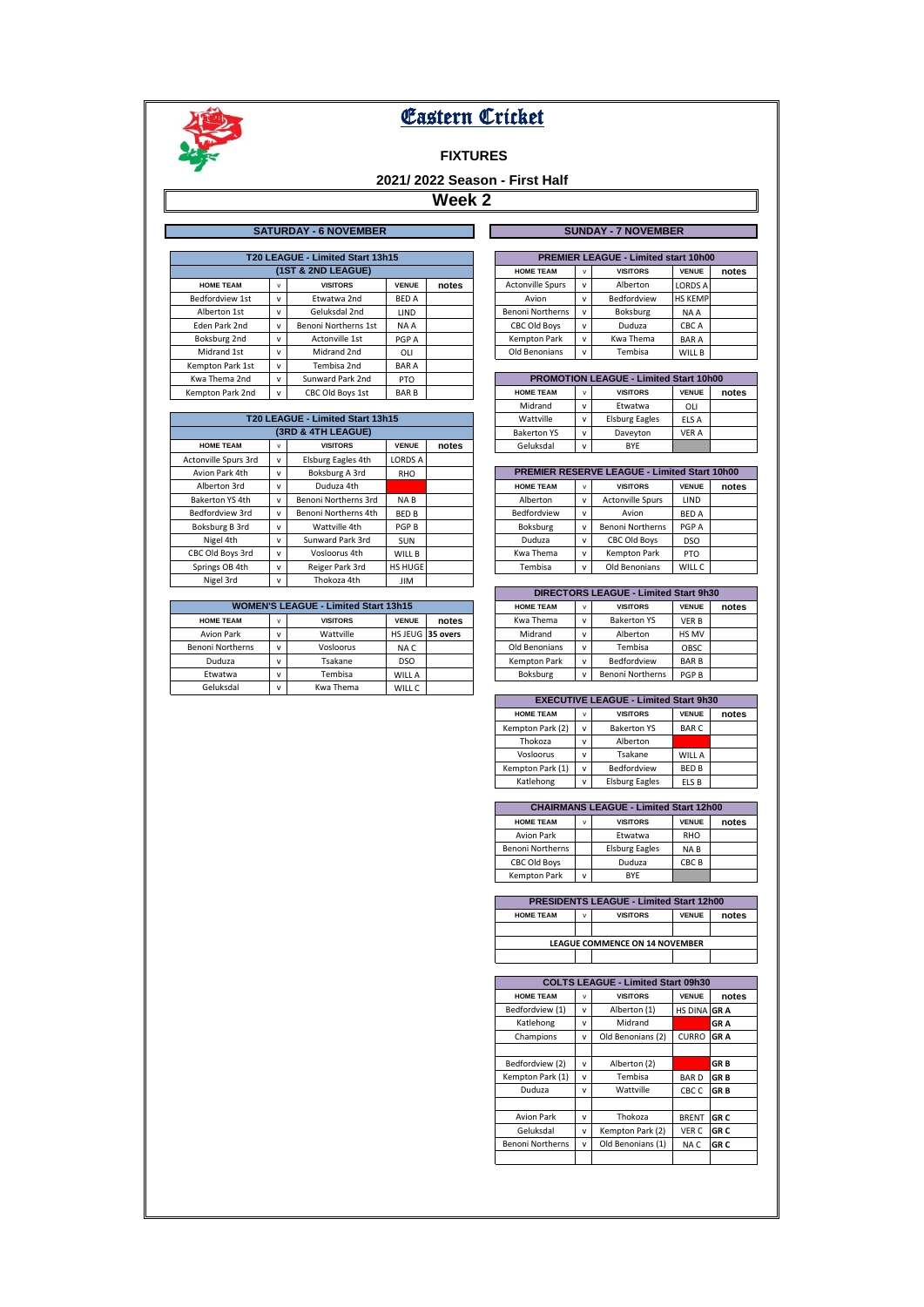

## **FIXTURES**

# **2021/ 2022 Season - First Half**

|                  |              | <b>SATURDAY - 13 NOVEMBER</b>    |                 |       | <b>SUNDAY - 14 NOVEMBER</b> |                                               |   |                                             |                |       |  |
|------------------|--------------|----------------------------------|-----------------|-------|-----------------------------|-----------------------------------------------|---|---------------------------------------------|----------------|-------|--|
|                  |              |                                  |                 |       |                             |                                               |   |                                             |                |       |  |
|                  |              | T20 LEAGUE - Limited Start 13h15 |                 |       |                             |                                               |   | <b>PREMIER LEAGUE - Limited start 10h00</b> |                |       |  |
|                  |              | (1ST & 2ND LEAGUE)               |                 |       |                             | <b>HOME TEAM</b>                              | v | <b>VISITORS</b>                             | <b>VENUE</b>   | notes |  |
| <b>HOME TEAM</b> | v            | <b>VISITORS</b>                  | <b>VENUE</b>    | notes |                             | Kwa Thema                                     | v | Old Benonians                               | WILL B         |       |  |
| Alberton 1st     | v            | Eden Park 2nd                    | <b>LIND</b>     |       |                             | <b>Kempton Park</b>                           | v | Duduza                                      | <b>BARA</b>    |       |  |
| Actonville 1st   | v            | Benoni Northerns 1st             | LORDS A         |       |                             | <b>Actonville Spurs</b>                       | v | Tembisa                                     | <b>LORDS A</b> |       |  |
| Geluksdal 2nd    | $\mathsf{v}$ | Etwatwa 2nd                      | <b>VER A</b>    |       |                             | Bedfordview                                   | v | <b>Benoni Northerns</b>                     | <b>BED A</b>   |       |  |
| Boksburg 2nd     | v            | Bedfordview 1st                  | PGP A           |       |                             | <b>CBC Old Bovs</b>                           | v | Boksburg                                    | CBC A          |       |  |
| Kempton Park 1st | v            | Kwa Thema 2nd                    | <b>BARA</b>     |       |                             | Alberton                                      | v | Avion                                       | LIND           |       |  |
| CBC Old Boys 1st | v            | Sunward Park 2nd                 | <b>SUN</b>      |       |                             |                                               |   |                                             |                |       |  |
| Tembisa 2nd      | $\mathsf{v}$ | Midrand 2nd                      | 0 <sub>LI</sub> |       |                             | <b>PROMOTION LEAGUE - Limited Start 10h00</b> |   |                                             |                |       |  |
| Kempton Park 2nd | v            | Midrand 1st                      | <b>BARB</b>     |       |                             | <b>HOME TEAM</b>                              | v | <b>VISITORS</b>                             | <b>VENUE</b>   | notes |  |

|                      |              |                                  |              |       | Lisburg Lagies          | v            | <b>DANCILUII 13</b>                                 | ELS A          |       |
|----------------------|--------------|----------------------------------|--------------|-------|-------------------------|--------------|-----------------------------------------------------|----------------|-------|
|                      |              | T20 LEAGUE - Limited Start 13h15 |              |       | Etwatwa                 | v            | Wattville                                           | <b>VER A</b>   |       |
|                      |              | (3RD & 4TH LEAGUE)               |              |       | Geluksdal               | v            | Midrand                                             | <b>VER B</b>   |       |
| <b>HOME TEAM</b>     | $\mathsf{v}$ | <b>VISITORS</b>                  | <b>VENUE</b> | notes | Daveyton                | v            | <b>BYE</b>                                          |                |       |
| Benoni Northerns 3rd | $\mathsf{v}$ | Avion Park 4th                   | NA A         |       |                         |              |                                                     |                |       |
| Duduza 4th           | $\mathsf{v}$ | Actonville Spurs 3rd             | DSO          |       |                         |              | <b>PREMIER RESERVE LEAGUE - Limited Start 10h00</b> |                |       |
| Elsburg Eagles 4th   | $\mathsf{v}$ | Boksburg A 3rd                   | ELS A        |       | <b>HOME TEAM</b>        | v            | <b>VISITORS</b>                                     | <b>VENUE</b>   | notes |
| Benoni Northerns 4th | $\mathsf{v}$ | Alberton 3rd                     | NA B         |       | Old Benonians           | $\mathsf{v}$ | Kwa Thema                                           | OBSC           |       |
| Bedfordview 3rd      | $\mathsf{v}$ | Bakerton YS 4th                  | <b>BED A</b> |       | Duduza                  | $\mathsf{v}$ | Kempton Park                                        | <b>DSO</b>     |       |
| Reiger Park 3rd      | $\mathsf{v}$ | Nigel 4th                        | REIG         |       | Tembisa                 | v            | <b>Actonville Spurs</b>                             | WILL C         |       |
| Vosloorus 4th        | v            | Boksburg B 3rd                   | WILL A       |       | <b>Benoni Northerns</b> | v            | Bedfordview                                         | NA A           |       |
| Wattville 4th        | $\mathsf{v}$ | Sunward Park 3rd                 | WILL B       |       | Boksburg                | v            | <b>CBC Old Boys</b>                                 | PGP A          |       |
| Thokoza 4th          | $\mathsf{v}$ | CBC Old Boys 3rd                 | WILL C       |       | Avion                   | v            | Alberton                                            | <b>HS KEMP</b> |       |
| Nigel 3rd            | $\mathsf{v}$ | Springs OB 4th                   | JIM          |       |                         |              |                                                     |                |       |

| <b>WOMEN'S LEAGUE - Limited Start 13h15</b> |              |                         |              | <b>HOME TEAM</b> | $\mathsf{v}$            | <b>VISITORS</b> | <b>VENUE</b>       |             |
|---------------------------------------------|--------------|-------------------------|--------------|------------------|-------------------------|-----------------|--------------------|-------------|
| <b>HOME TEAM</b>                            | $\mathbf{v}$ | <b>VISITORS</b>         | <b>VENUE</b> | notes            | Tembisa                 | $\mathsf{v}$    | Midrand            | OLI         |
| Tembisa                                     | $\mathbf{v}$ | <b>Benoni Northerns</b> | NA C         | 35 overs         | Alberton                | $\mathsf{v}$    | Kwa Thema          | HS MV       |
| Tsakane                                     | $\mathbf{v}$ | Avion Park              | HS JEUG      |                  | Kempton Park            | $\mathsf{v}$    | <b>Bakerton YS</b> | <b>BARB</b> |
| Wattville                                   | $\mathbf{v}$ | Vosloorus               | VER B        |                  | Boksburg                | v               | Bedfordview        | <b>PGPB</b> |
| Kwa Thema                                   | $\mathbf{v}$ | Duduza                  | <b>PTO</b>   |                  | <b>Benoni Northerns</b> | v               | Old Benonians      | NA B        |
| Geluksdal                                   | $\mathbf{v}$ | Etwatwa                 | VER C        |                  |                         |                 |                    |             |

|  |  | <b>SUNDAY - 14 NOVEMBER</b> |  |
|--|--|-----------------------------|--|

| <b>PREMIER LEAGUE - Limited start 10h00</b> |                                      |                         |                |  |  |  |  |  |  |  |  |
|---------------------------------------------|--------------------------------------|-------------------------|----------------|--|--|--|--|--|--|--|--|
| <b>HOME TEAM</b>                            | <b>VENUE</b><br><b>VISITORS</b><br>v |                         |                |  |  |  |  |  |  |  |  |
| Kwa Thema                                   | v                                    | Old Benonians           | WILL B         |  |  |  |  |  |  |  |  |
| <b>Kempton Park</b>                         | v                                    | Duduza                  | <b>BARA</b>    |  |  |  |  |  |  |  |  |
| <b>Actonville Spurs</b>                     | v                                    | Tembisa                 | <b>LORDS A</b> |  |  |  |  |  |  |  |  |
| Bedfordview                                 | v                                    | <b>Benoni Northerns</b> | <b>BED A</b>   |  |  |  |  |  |  |  |  |
| <b>CBC Old Boys</b>                         | v                                    | Boksburg                | CBC A          |  |  |  |  |  |  |  |  |
| Alberton                                    | v                                    | Avion                   | LIND           |  |  |  |  |  |  |  |  |
|                                             |                                      |                         |                |  |  |  |  |  |  |  |  |

| <b>PROMOTION LEAGUE - Limited Start 10h00</b>                     |              |                    |              |  |  |  |  |  |  |
|-------------------------------------------------------------------|--------------|--------------------|--------------|--|--|--|--|--|--|
| <b>VENUE</b><br><b>HOME TEAM</b><br><b>VISITORS</b><br>notes<br>v |              |                    |              |  |  |  |  |  |  |
| <b>Elsburg Eagles</b>                                             | $\mathsf{v}$ | <b>Bakerton YS</b> | ELS A        |  |  |  |  |  |  |
| Etwatwa                                                           | $\mathsf{v}$ | Wattville          | <b>VER A</b> |  |  |  |  |  |  |
| Geluksdal                                                         | $\mathsf{v}$ | Midrand            | <b>VERB</b>  |  |  |  |  |  |  |
| Daveyton                                                          | $\mathsf{v}$ | BYE                |              |  |  |  |  |  |  |

| PREMIER RESERVE LEAGUE - Limited Start 10h00 |              |                         |                |       |  |  |  |  |  |  |
|----------------------------------------------|--------------|-------------------------|----------------|-------|--|--|--|--|--|--|
| <b>HOME TEAM</b>                             | $\mathsf{v}$ | <b>VISITORS</b>         | <b>VENUE</b>   | notes |  |  |  |  |  |  |
| Old Benonians                                | v            | Kwa Thema               | OBSC           |       |  |  |  |  |  |  |
| Duduza                                       | v            | <b>Kempton Park</b>     | <b>DSO</b>     |       |  |  |  |  |  |  |
| Tembisa                                      | $\mathsf{v}$ | <b>Actonville Spurs</b> | WILL C         |       |  |  |  |  |  |  |
| <b>Benoni Northerns</b>                      | $\mathsf{v}$ | Bedfordview             | NA A           |       |  |  |  |  |  |  |
| Boksburg                                     | v            | <b>CBC Old Boys</b>     | PGP A          |       |  |  |  |  |  |  |
| Avion                                        | v            | Alberton                | <b>HS KEMP</b> |       |  |  |  |  |  |  |

|                         | <b>DIRECTORS LEAGUE - Limited Start 9h30</b> |                    |                 |       |  |  |  |  |  |  |  |
|-------------------------|----------------------------------------------|--------------------|-----------------|-------|--|--|--|--|--|--|--|
| <b>HOME TEAM</b>        | v                                            | <b>VISITORS</b>    | <b>VENUE</b>    | notes |  |  |  |  |  |  |  |
| Tembisa                 | $\mathsf{v}$                                 | Midrand            | OLI             |       |  |  |  |  |  |  |  |
| Alberton                | v                                            | Kwa Thema          | HS MV           |       |  |  |  |  |  |  |  |
| <b>Kempton Park</b>     | v                                            | <b>Bakerton YS</b> | <b>BARB</b>     |       |  |  |  |  |  |  |  |
| Boksburg                | $\mathsf{v}$                                 | Bedfordview        | PGP B           |       |  |  |  |  |  |  |  |
| <b>Benoni Northerns</b> | v                                            | Old Benonians      | NA <sub>B</sub> |       |  |  |  |  |  |  |  |

| <b>EXECUTIVE LEAGUE - Limited Start 9h30</b> |              |                    |              |       |  |  |  |  |  |
|----------------------------------------------|--------------|--------------------|--------------|-------|--|--|--|--|--|
| <b>HOME TEAM</b>                             | v            | <b>VISITORS</b>    | <b>VENUE</b> | notes |  |  |  |  |  |
| Tsakane                                      | v            | Thokoza            | WILL A       |       |  |  |  |  |  |
| Alberton                                     | v            | Kempton Park (2)   |              |       |  |  |  |  |  |
| Kempton Park (1)                             | $\mathbf{v}$ | <b>Bakerton YS</b> | <b>BARC</b>  |       |  |  |  |  |  |
| Katlehong                                    | $\mathsf{v}$ | Bedfordview        | <b>BED B</b> |       |  |  |  |  |  |
| <b>Elsburg Eagles</b>                        | $\mathsf{v}$ | Vosloorus          | ELS B        |       |  |  |  |  |  |

| <b>CHAIRMANS LEAGUE - Limited Start 12h00</b> |              |                         |              |       |  |  |  |  |  |
|-----------------------------------------------|--------------|-------------------------|--------------|-------|--|--|--|--|--|
| <b>HOME TEAM</b>                              | $\mathbf{v}$ | <b>VISITORS</b>         | <b>VENUE</b> | notes |  |  |  |  |  |
| Duduza                                        | v            | <b>Benoni Northerns</b> |              |       |  |  |  |  |  |
| <b>Elsburg Eagles</b>                         | $\mathbf{v}$ | <b>Avion Park</b>       | <b>RHO</b>   |       |  |  |  |  |  |
| Etwatwa                                       | $\mathsf{v}$ | <b>Kempton Park</b>     | <b>BARD</b>  |       |  |  |  |  |  |
| <b>CBC Old Boys</b>                           | $\mathsf{v}$ | <b>BYF</b>              |              |       |  |  |  |  |  |

| <b>PRESIDENTS LEAGUE - Limited Start 12h00</b> |                                                          |                     |              |  |  |  |  |  |  |  |
|------------------------------------------------|----------------------------------------------------------|---------------------|--------------|--|--|--|--|--|--|--|
| <b>HOME TEAM</b>                               | <b>VENUE</b><br><b>VISITORS</b><br>notes<br>$\mathbf{v}$ |                     |              |  |  |  |  |  |  |  |
| Duduza                                         | v                                                        | <b>Kempton Park</b> |              |  |  |  |  |  |  |  |
| Champions                                      | v                                                        | Old Benonians       | <b>CURRO</b> |  |  |  |  |  |  |  |
| <b>Actonville Spurs</b>                        | v                                                        | <b>RYF</b>          |              |  |  |  |  |  |  |  |

|                                   | <b>COLTS LEAGUE - Limited Start 09h30</b> |                  |                |                 |  |  |  |  |  |  |  |
|-----------------------------------|-------------------------------------------|------------------|----------------|-----------------|--|--|--|--|--|--|--|
| <b>HOME TEAM</b>                  | v                                         | <b>VISITORS</b>  | <b>VENUE</b>   | notes           |  |  |  |  |  |  |  |
| Bedfordview (1)                   | $\mathsf{v}$                              | Midrand          |                | <b>GRA</b>      |  |  |  |  |  |  |  |
| Champions                         | $\mathsf{v}$                              | Katlehong        |                | <b>GRA</b>      |  |  |  |  |  |  |  |
| Old Benonians (2)                 | v                                         | Alberton (1)     | <b>HS DINA</b> | <b>GRA</b>      |  |  |  |  |  |  |  |
|                                   |                                           |                  |                |                 |  |  |  |  |  |  |  |
| Bedfordview (2)                   | $\mathsf{v}$                              | Tembisa          |                | <b>GRB</b>      |  |  |  |  |  |  |  |
| Duduza                            | $\mathsf{v}$                              | Kempton Park (1) | <b>BARE</b>    | <b>GRB</b>      |  |  |  |  |  |  |  |
| Wattville                         | $\mathsf{v}$                              | Alberton (2)     | CBC C          | <b>GRB</b>      |  |  |  |  |  |  |  |
|                                   |                                           |                  |                |                 |  |  |  |  |  |  |  |
| <b>Avion Park</b>                 | $\mathsf{v}$                              | Kempton Park (2) | <b>BRENT</b>   | GR <sub>C</sub> |  |  |  |  |  |  |  |
| <b>Benoni Northerns</b>           | $\mathsf{v}$                              | Geluksdal        | NA C           | <b>GRC</b>      |  |  |  |  |  |  |  |
| Old Benonians (1)<br>$\mathsf{v}$ |                                           | Thokoza          |                | <b>GRC</b>      |  |  |  |  |  |  |  |
|                                   |                                           |                  |                |                 |  |  |  |  |  |  |  |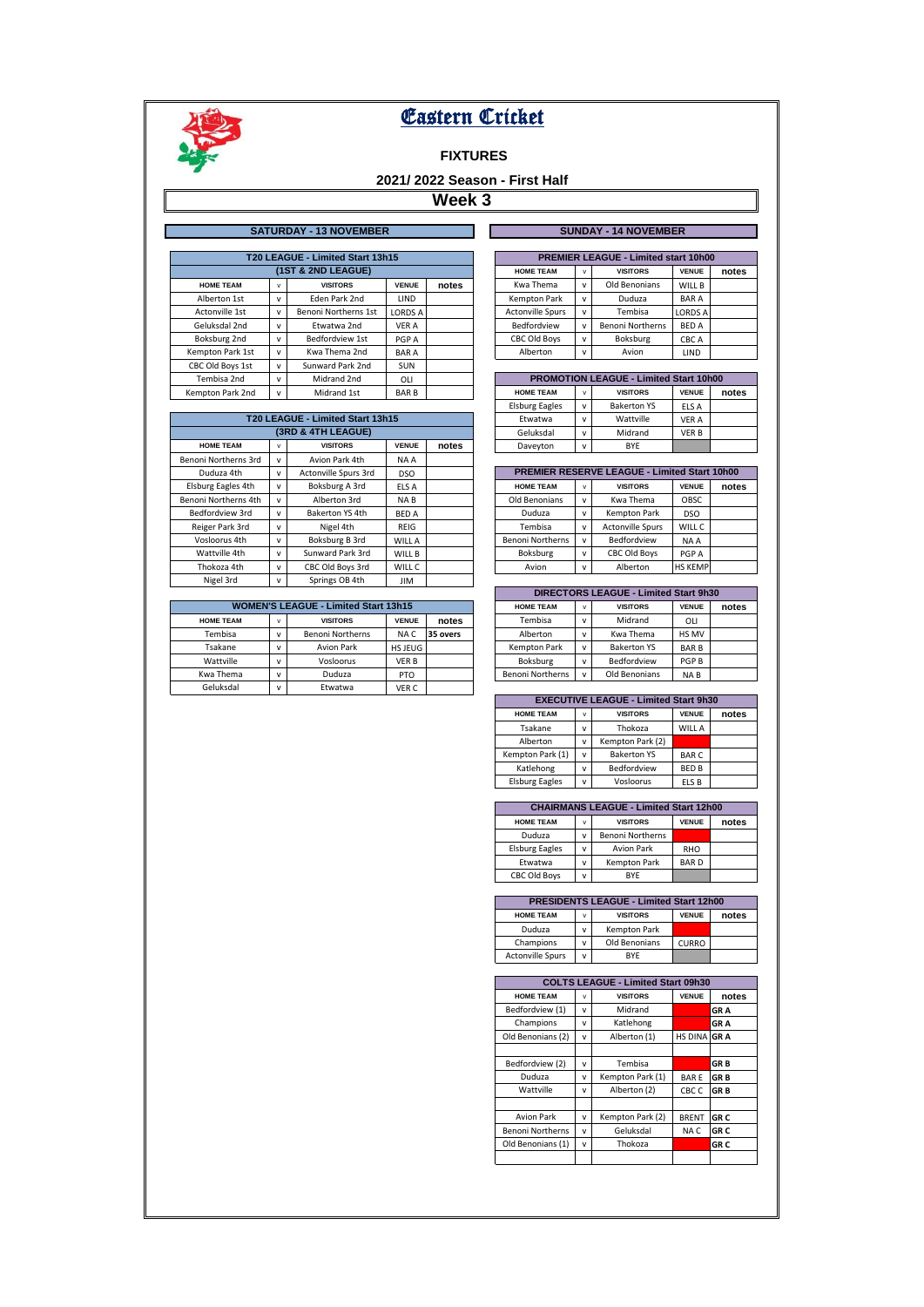

## **FIXTURES**

# **2021/ 2022 Season - First Half**

|                      |   | <b>SATURDAY - 20 NOVEMBER</b>    |                |       |                         |              | <b>SUNDAY - 21 NOVEMBER</b>                   |                |       |
|----------------------|---|----------------------------------|----------------|-------|-------------------------|--------------|-----------------------------------------------|----------------|-------|
|                      |   |                                  |                |       |                         |              |                                               |                |       |
|                      |   | T20 LEAGUE - Limited Start 13h15 |                |       |                         |              | <b>PREMIER LEAGUE - Limited start 10h00</b>   |                |       |
|                      |   | (1ST & 2ND LEAGUE)               |                |       | <b>HOME TEAM</b>        | v            | <b>VISITORS</b>                               | <b>VENUE</b>   | notes |
| <b>HOME TEAM</b>     | v | <b>VISITORS</b>                  | <b>VENUE</b>   | notes | Avion                   | v            | <b>Benoni Northerns</b>                       | <b>HS KEMP</b> |       |
| Benoni Northerns 1st | v | Geluksdal 2nd                    | NA A           |       | Tembisa                 | v            | Alberton                                      | WILL C         |       |
| Etwatwa 2nd          | v | Boksburg 2nd                     | PGP A          |       | Duduza                  | $\mathsf{v}$ | Kwa Thema                                     | WILL B         |       |
| Eden Park 2nd        | v | Actonville 1st                   | <b>LORDS A</b> |       | Kempton Park            | v            | CBC Old Boys                                  | <b>BARA</b>    |       |
| Bedfordview 1st      | v | Alberton 1st                     | <b>BED A</b>   |       | <b>Actonville Spurs</b> | v            | Old Benonians                                 | <b>LORDS A</b> |       |
| Sunward Park 2nd     | v | Tembisa 2nd                      | <b>SUN</b>     |       | Boksburg                | v            | Bedfordview                                   | PGP A          |       |
| Midrand 2nd          | v | Kempton Park 2nd                 | OLI            |       |                         |              |                                               |                |       |
| Kwa Thema 2nd        | v | CBC Old Boys 1st                 | PTO.           |       |                         |              | <b>PROMOTION LEAGUE - Limited Start 10h00</b> |                |       |
| Midrand 1st          | v | Kempton Park 1st                 | <b>BARA</b>    |       | <b>HOME TEAM</b>        | v            | <b>VISITORS</b>                               | <b>VENUE</b>   | notes |

|                      |              |                                  |                |       | uelunsudi               | v            | Lisburg Edgles                                      | <b>VERA</b>  |       |
|----------------------|--------------|----------------------------------|----------------|-------|-------------------------|--------------|-----------------------------------------------------|--------------|-------|
|                      |              | T20 LEAGUE - Limited Start 13h15 |                |       | Midrand                 | v            | Daveyton                                            | OLI          |       |
|                      |              | (3RD & 4TH LEAGUE)               |                |       | Wattville               | v            | <b>Bakerton YS</b>                                  | WILL A       |       |
| <b>HOME TEAM</b>     | v            | <b>VISITORS</b>                  | <b>VENUE</b>   | notes | Etwatwa                 | v            | <b>BYE</b>                                          |              |       |
| Boksburg A 3rd       | v            | Duduza 4th                       | PGP B          |       |                         |              |                                                     |              |       |
| Actonville Spurs 3rd | $\mathbf{v}$ | Benoni Northerns 3rd             | <b>LORDS B</b> |       |                         |              | <b>PREMIER RESERVE LEAGUE - Limited Start 10h00</b> |              |       |
| Benoni Northerns 4th |              | Avion Park 4th                   | NA B           |       | <b>HOME TEAM</b>        | v            | <b>VISITORS</b>                                     | <b>VENUE</b> | notes |
| Bedfordview 3rd      | v            | Alberton 3rd                     | <b>BED B</b>   |       | <b>Benoni Northerns</b> | v            | Avion                                               | NA A         |       |
| Bakerton YS 4th      | $\mathsf{v}$ | Elsburg Eagles 4th               | ELS A          |       | Alberton                | v            | Tembisa                                             | LIND         |       |
| Sunward Park 3rd     | v            | Vosloorus 4th                    | WILL B         |       | Kwa Thema               | $\mathsf{v}$ | Duduza                                              | <b>DSO</b>   |       |
| Boksburg B 3rd       | v            | Reiger Park 3rd                  | REIG           |       | CBC Old Boys            | v            | <b>Kempton Park</b>                                 | CBC A        |       |
| Thokoza 4th          | v            | Nigel 4th                        | WILL C         |       | Old Benonians           | v            | <b>Actonville Spurs</b>                             | OBSC         |       |
| Nigel 3rd            | v            | CBC Old Boys 3rd                 | <b>JIM</b>     |       | Bedfordview             | v            | Boksburg                                            | <b>BED A</b> |       |
| Springs OB 4th       | $\mathsf{v}$ | Wattville 4th                    | <b>HS HUGE</b> |       |                         |              |                                                     |              |       |

| <b>WOMEN'S LEAGUE - Limited Start 13h15</b> |  |                         |              |                 |  | <b>HOME TEAM</b>        | $\mathsf{v}$ | <b>VISITORS</b> | <b>VENUE</b>    |
|---------------------------------------------|--|-------------------------|--------------|-----------------|--|-------------------------|--------------|-----------------|-----------------|
| <b>HOME TEAM</b>                            |  | <b>VISITORS</b>         | <b>VENUE</b> | notes           |  | Tembisa                 | $\mathsf{v}$ | Kwa Thema       | PTO.            |
| Vosloorus                                   |  | Tsakane                 |              | WILL A 35 overs |  | Kempton Park            | $\mathsf{v}$ | Alberton        | <b>BAR</b> B    |
| <b>Avion Park</b>                           |  | Tembisa                 | HS JEUG      |                 |  | <b>Benoni Northerns</b> | $\mathsf{v}$ | Bedfordview     | NA <sub>B</sub> |
| Kwa Thema                                   |  | <b>Benoni Northerns</b> | NA C         |                 |  | Old Benonians           | $\mathsf{v}$ | Midrand         |                 |
| Geluksdal                                   |  | Duduza                  | VER A        |                 |  | <b>Bakerton YS</b>      | $\mathsf{v}$ | Boksburg        | <b>VER B</b>    |
| Etwatwa                                     |  | Wattville               | VER B        |                 |  |                         |              |                 |                 |

| <b>SUNDAY - 21 NOVEMBER</b> |  |
|-----------------------------|--|

| <b>PREMIER LEAGUE - Limited start 10h00</b> |              |                         |                |       |  |  |  |  |  |  |
|---------------------------------------------|--------------|-------------------------|----------------|-------|--|--|--|--|--|--|
| <b>HOME TEAM</b>                            | v            | <b>VISITORS</b>         | <b>VENUE</b>   | notes |  |  |  |  |  |  |
| Avion                                       | $\mathsf{v}$ | <b>Benoni Northerns</b> | <b>HS KEMP</b> |       |  |  |  |  |  |  |
| Tembisa                                     | v            | Alberton                | WILL C         |       |  |  |  |  |  |  |
| Duduza                                      | v            | Kwa Thema               | WILL B         |       |  |  |  |  |  |  |
| <b>Kempton Park</b>                         | v            | <b>CBC Old Boys</b>     | <b>BARA</b>    |       |  |  |  |  |  |  |
| <b>Actonville Spurs</b>                     | $\mathbf{v}$ | Old Benonians           | <b>LORDS A</b> |       |  |  |  |  |  |  |
| <b>Boksburg</b>                             | v            | Bedfordview             | PGP A          |       |  |  |  |  |  |  |

| <b>PROMOTION LEAGUE - Limited Start 10h00</b> |              |                       |              |       |  |  |  |  |  |
|-----------------------------------------------|--------------|-----------------------|--------------|-------|--|--|--|--|--|
| <b>HOME TEAM</b>                              | v            | <b>VISITORS</b>       | <b>VENUE</b> | notes |  |  |  |  |  |
| Geluksdal                                     | $\mathsf{v}$ | <b>Elsburg Eagles</b> | <b>VER A</b> |       |  |  |  |  |  |
| Midrand                                       | $\mathsf{v}$ | Daveyton              | OLI          |       |  |  |  |  |  |
| Wattville                                     | $\mathbf{v}$ | <b>Bakerton YS</b>    | WILL A       |       |  |  |  |  |  |
| Etwatwa                                       | v            | <b>RYF</b>            |              |       |  |  |  |  |  |

| <b>PREMIER RESERVE LEAGUE - Limited Start 10h00</b> |              |                         |              |       |  |  |  |  |  |  |
|-----------------------------------------------------|--------------|-------------------------|--------------|-------|--|--|--|--|--|--|
| <b>HOME TEAM</b>                                    | v            | <b>VISITORS</b>         | <b>VENUE</b> | notes |  |  |  |  |  |  |
| <b>Benoni Northerns</b>                             | ν            | Avion                   | NA A         |       |  |  |  |  |  |  |
| Alberton                                            | ν            | Tembisa                 | LIND         |       |  |  |  |  |  |  |
| Kwa Thema                                           | ν            | Duduza                  | <b>DSO</b>   |       |  |  |  |  |  |  |
| <b>CBC Old Boys</b>                                 | v            | <b>Kempton Park</b>     | CBC A        |       |  |  |  |  |  |  |
| Old Benonians                                       | $\mathsf{v}$ | <b>Actonville Spurs</b> | OBSC         |       |  |  |  |  |  |  |
| Bedfordview                                         | ν            | Boksburg                | <b>BED A</b> |       |  |  |  |  |  |  |

|                         | DIRECTORS LEAGUE - Limited Start 9h30 |             |                 |  |  |  |  |  |  |  |  |
|-------------------------|---------------------------------------|-------------|-----------------|--|--|--|--|--|--|--|--|
| <b>HOME TEAM</b>        | <b>VISITORS</b><br>v                  |             |                 |  |  |  |  |  |  |  |  |
| Tembisa                 | $\mathsf{v}$                          | Kwa Thema   | <b>PTO</b>      |  |  |  |  |  |  |  |  |
| Kempton Park            | v                                     | Alberton    | <b>BARB</b>     |  |  |  |  |  |  |  |  |
| <b>Benoni Northerns</b> | $\mathsf{v}$                          | Bedfordview | NA <sub>B</sub> |  |  |  |  |  |  |  |  |
| Old Benonians           | $\mathsf{v}$                          | Midrand     |                 |  |  |  |  |  |  |  |  |
| <b>Bakerton YS</b>      | $\mathsf{v}$                          | Boksburg    | <b>VERB</b>     |  |  |  |  |  |  |  |  |

| <b>EXECUTIVE LEAGUE - Limited Start 9h30</b> |                      |                  |             |  |  |  |  |  |  |
|----------------------------------------------|----------------------|------------------|-------------|--|--|--|--|--|--|
| <b>HOME TEAM</b>                             | <b>VISITORS</b><br>v |                  |             |  |  |  |  |  |  |
| Tsakane                                      | $\mathsf{v}$         | Kempton Park (2) | <b>BARC</b> |  |  |  |  |  |  |
| Kempton Park (1)                             | $\mathbf{v}$         | Alberton         | <b>BARD</b> |  |  |  |  |  |  |
| <b>Elsburg Eagles</b>                        | $\mathbf{v}$         | Bedfordview      | ELS A       |  |  |  |  |  |  |
| Vosloorus                                    | $\mathbf{v}$         | Thokoza          |             |  |  |  |  |  |  |
| <b>Bakerton YS</b>                           | $\mathsf{v}$         | Katlehong        |             |  |  |  |  |  |  |

| <b>CHAIRMANS LEAGUE - Limited Start 12h00</b> |                      |                       |       |  |  |  |  |  |  |  |
|-----------------------------------------------|----------------------|-----------------------|-------|--|--|--|--|--|--|--|
| <b>HOME TEAM</b>                              | <b>VISITORS</b><br>v |                       |       |  |  |  |  |  |  |  |
| <b>Benoni Northerns</b>                       | v                    | <b>Kempton Park</b>   | NA C  |  |  |  |  |  |  |  |
| <b>CBC Old Boys</b>                           | v                    | Etwatwa               | CBC B |  |  |  |  |  |  |  |
| Duduza                                        | $\mathsf{v}$         | <b>Elsburg Eagles</b> | ELS B |  |  |  |  |  |  |  |
| <b>Avion Park</b>                             | v                    | BYF                   |       |  |  |  |  |  |  |  |

|                                                                              | <b>PRESIDENTS LEAGUE - Limited Start 12h00</b> |              |                |  |  |  |  |  |  |  |  |
|------------------------------------------------------------------------------|------------------------------------------------|--------------|----------------|--|--|--|--|--|--|--|--|
| <b>VENUE</b><br><b>HOME TEAM</b><br><b>VISITORS</b><br>notes<br>$\mathbf{v}$ |                                                |              |                |  |  |  |  |  |  |  |  |
| <b>Actonville Spurs</b>                                                      | $\mathsf{v}$                                   | Kempton Park | <b>LORDS B</b> |  |  |  |  |  |  |  |  |
| Champions                                                                    | $\mathbf{v}$                                   | Duduza       | <b>CURRO</b>   |  |  |  |  |  |  |  |  |
| Old Benonians                                                                | v                                              | <b>RYF</b>   |                |  |  |  |  |  |  |  |  |

|                   |              | <b>COLTS LEAGUE - Limited Start 09h30</b> |                  |                 |
|-------------------|--------------|-------------------------------------------|------------------|-----------------|
| <b>HOME TEAM</b>  | $\mathsf{v}$ | <b>VISITORS</b>                           | <b>VENUE</b>     | notes           |
| Bedfordview (1)   | $\mathsf{v}$ | Champions                                 | <b>BED B</b>     | <b>GRA</b>      |
| Alberton (1)      | $\mathsf{v}$ | Midrand                                   | <b>DINA</b>      | <b>GRA</b>      |
| Old Benonians (2) | $\mathsf{v}$ | Katlehong                                 |                  | <b>GRA</b>      |
|                   |              |                                           |                  |                 |
| Bedfordview (2)   | v            | Duduza                                    |                  | <b>GRB</b>      |
| Alberton (2)      | $\mathsf{v}$ | Tembisa                                   | HS MV            | <b>GRB</b>      |
| Wattville         | $\mathsf{v}$ | Kempton Park (1)                          | CBC <sub>C</sub> | <b>GRB</b>      |
|                   |              |                                           |                  |                 |
| <b>Avion Park</b> | $\mathsf{v}$ | <b>Benoni Northerns</b>                   | <b>BRENT</b>     | GR <sub>C</sub> |
| Thokoza           | $\mathsf{v}$ | Kempton Park (2)                          | <b>BARE</b>      | <b>GRC</b>      |
| Old Benonians (1) | $\mathsf{v}$ | Geluksdal                                 | VER C            | <b>GRC</b>      |
|                   |              |                                           |                  |                 |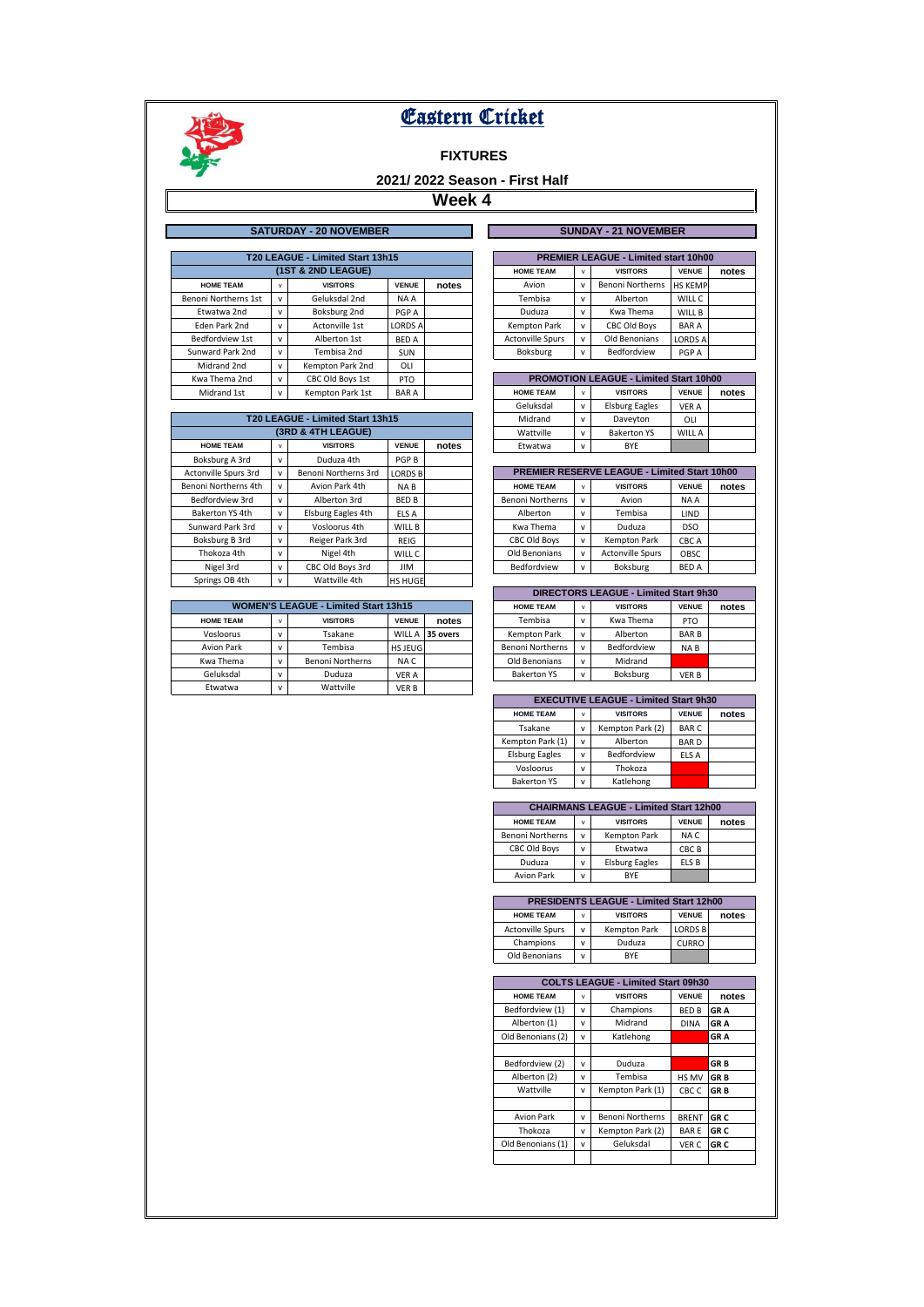

## **FIXTURES**

# **2021/ 2022 Season - First Half**

|                      |              |                  |                    |                                                                   | <b>HOME TEAM</b>        | v            | <b>VISITORS</b>         | <b>VENUE</b> | notes                                                                                                                       |
|----------------------|--------------|------------------|--------------------|-------------------------------------------------------------------|-------------------------|--------------|-------------------------|--------------|-----------------------------------------------------------------------------------------------------------------------------|
| <b>HOME TEAM</b>     | v            | <b>VISITORS</b>  | <b>VENUE</b>       | notes                                                             | <b>Bedfordview</b>      | $\mathsf{v}$ | CBC Old Boys            | <b>BED A</b> |                                                                                                                             |
| Benoni Northerns 1st | v            | Bedfordview 1st  | NA A               |                                                                   | <b>Benoni Northerns</b> | $\mathsf{v}$ | <b>Actonville Spurs</b> | NA A         |                                                                                                                             |
| Etwatwa 2nd          | $\mathsf{v}$ | Actonville 1st   | <b>LORDS A</b>     |                                                                   | Boksburg                | v            | Avion                   | PGP A        |                                                                                                                             |
| Boksburg 2nd         | $\mathsf{v}$ | Alberton 1st     | PGP A              |                                                                   | Alberton                | v            | Kwa Thema               | LIND         |                                                                                                                             |
| Geluksdal 2nd        | v            | Eden Park 2nd    | WILL B             |                                                                   | Tembisa                 | v            | Kempton Park            | WILL C       |                                                                                                                             |
| Sunward Park 2nd     | v            | Midrand 1st      | <b>SUN</b>         |                                                                   | Duduza                  | v            | Old Benonians           | WILL B       |                                                                                                                             |
| Midrand 2nd          | v            | CBC Old Boys 1st | OLI                |                                                                   |                         |              |                         |              |                                                                                                                             |
| Kempton Park 2nd     | v            | Kempton Park 1st | <b>BARA</b>        |                                                                   |                         |              |                         |              |                                                                                                                             |
| Tembisa 2nd          | v            | Kwa Thema 2nd    | PTO.               |                                                                   | <b>HOME TEAM</b>        | v            | <b>VISITORS</b>         | <b>VENUE</b> | notes                                                                                                                       |
|                      |              |                  | (1ST & 2ND LEAGUE) | <b>SATURDAY - 27 NOVEMBER</b><br>T20 LEAGUE - Limited Start 13h15 |                         |              |                         |              | <b>SUNDAY - 28 NOVEMBER</b><br><b>PREMIER LEAGUE - Limited start 10h00</b><br><b>PROMOTION LEAGUE - Limited Start 10h00</b> |

|                      |              |                                  |                |       | Daveyton                | v            | <i>vvallville</i>                                   | <b>VVILLA</b>  |       |
|----------------------|--------------|----------------------------------|----------------|-------|-------------------------|--------------|-----------------------------------------------------|----------------|-------|
|                      |              | T20 LEAGUE - Limited Start 13h15 |                |       | <b>Elsburg Eagles</b>   | v            | Midrand                                             | ELS A          |       |
|                      |              | (3RD & 4TH LEAGUE)               |                |       | Etwatwa                 | v            | Geluksdal                                           | <b>VER A</b>   |       |
| <b>HOME TEAM</b>     | v            | <b>VISITORS</b>                  | <b>VENUE</b>   | notes | <b>Bakerton YS</b>      | v            | <b>BYE</b>                                          |                |       |
| Boksburg A 3rd       | $\mathsf{v}$ | Benoni Northerns 3rd             | PGP B          |       |                         |              |                                                     |                |       |
| Benoni Northerns 4th | v            | Actonville Spurs 3rd             | NA B           |       |                         |              | <b>PREMIER RESERVE LEAGUE - Limited Start 10h00</b> |                |       |
| Bakerton YS 4th      | v            | Alberton 3rd                     | <b>LIND</b>    |       | <b>HOME TEAM</b>        | $\mathsf{v}$ | <b>VISITORS</b>                                     | <b>VENUE</b>   | notes |
| Elsburg Eagles 4th   | v            | Duduza 4th                       | ELS A          |       | <b>CBC Old Bovs</b>     | v            | Bedfordview                                         | CBC A          |       |
| Avion Park 4th       | $\mathsf{v}$ | Bedfordview 3rd                  | <b>RHO</b>     |       | <b>Actonville Spurs</b> | $\mathbf{v}$ | <b>Benoni Northerns</b>                             | <b>LORDS A</b> |       |
| Sunward Park 3rd     | v            | Reiger Park 3rd                  | REIG           |       | Avion                   | v            | Boksburg                                            | <b>HS KEMP</b> |       |
| Thokoza 4th          | v            | Boksburg B 3rd                   | WILL C         |       | Kwa Thema               | v            | Alberton                                            | <b>PTO</b>     |       |
| Springs OB 4th       | v            | CBC Old Boys 3rd                 | <b>HS HUGE</b> |       | Kempton Park            | v            | Tembisa                                             | <b>BARA</b>    |       |
| Wattville 4th        | v            | Vosloorus 4th                    | WILL A         |       | Old Benonians           | v            | Duduza                                              | OBSC           |       |
| Nigel 4th            | v            | Nigel 3rd                        | <b>JIM</b>     |       |                         |              |                                                     |                |       |

| <b>WOMEN'S LEAGUE - Limited Start 13h15</b> |              |                   |                |          | <b>HOME TEAM</b>   | v            | <b>VISITORS</b>         | <b>VENUE</b> |
|---------------------------------------------|--------------|-------------------|----------------|----------|--------------------|--------------|-------------------------|--------------|
| <b>HOME TEAM</b>                            | v            | <b>VISITORS</b>   | <b>VENUE</b>   | notes    | Tembisa            | $\mathsf{v}$ | Bedfordview             | <b>BED B</b> |
| Vosloorus                                   | $\mathbf{v}$ | Tembisa           | <b>VER A</b>   | 35 overs | Midrand            | $\mathsf{v}$ | <b>Benoni Northerns</b> | OLI          |
| Kwa Thema                                   |              | <b>Avion Park</b> | HS JEUG        |          | <b>Bakerton YS</b> | $\mathsf{v}$ | Alberton                | <b>VER B</b> |
| Etwatwa                                     |              | Duduza            | VER B          |          | Kwa Thema          | $\mathsf{v}$ | Boksburg                | <b>PGP B</b> |
| Wattville                                   |              | Tsakane           | <b>LORDS B</b> |          | Old Benonians      | $\mathsf{v}$ | <b>Kempton Park</b>     | <b>BAR</b> B |
| <b>Benoni Northerns</b>                     | $\mathbf{v}$ | Geluksdal         | NA C           |          |                    |              |                         |              |

| <b>SUNDAY - 28 NOVEMBER</b> |  |
|-----------------------------|--|
|                             |  |

| <b>PREMIER LEAGUE - Limited start 10h00</b> |              |                         |              |       |  |  |  |  |  |
|---------------------------------------------|--------------|-------------------------|--------------|-------|--|--|--|--|--|
| <b>HOME TEAM</b>                            | v            | <b>VISITORS</b>         | <b>VENUE</b> | notes |  |  |  |  |  |
| Bedfordview                                 | v            | <b>CBC Old Boys</b>     | <b>BED A</b> |       |  |  |  |  |  |
| <b>Benoni Northerns</b>                     | $\mathsf{v}$ | <b>Actonville Spurs</b> | NA A         |       |  |  |  |  |  |
| Boksburg                                    | v            | Avion                   | PGP A        |       |  |  |  |  |  |
| Alberton                                    | $\mathsf{v}$ | Kwa Thema               | LIND         |       |  |  |  |  |  |
| Tembisa                                     | $\mathbf{v}$ | <b>Kempton Park</b>     | WILL C       |       |  |  |  |  |  |
| Duduza                                      | $\lambda$    | Old Renonianc           | <b>M/ILL</b> |       |  |  |  |  |  |

| <b>PROMOTION LEAGUE - Limited Start 10h00</b> |              |                 |              |       |  |  |  |  |  |
|-----------------------------------------------|--------------|-----------------|--------------|-------|--|--|--|--|--|
| <b>HOME TEAM</b>                              | v            | <b>VISITORS</b> | <b>VENUE</b> | notes |  |  |  |  |  |
| Daveyton                                      | $\mathsf{v}$ | Wattville       | WILL A       |       |  |  |  |  |  |
| <b>Elsburg Eagles</b>                         | $\mathbf v$  | Midrand         | ELS A        |       |  |  |  |  |  |
| Etwatwa                                       | v            | Geluksdal       | <b>VER A</b> |       |  |  |  |  |  |
| <b>Bakerton YS</b>                            | v            | <b>RYF</b>      |              |       |  |  |  |  |  |

| <b>PREMIER RESERVE LEAGUE - Limited Start 10h00</b> |              |                         |                |       |  |  |  |  |  |  |
|-----------------------------------------------------|--------------|-------------------------|----------------|-------|--|--|--|--|--|--|
| <b>HOME TEAM</b>                                    | v            | <b>VISITORS</b>         | <b>VENUE</b>   | notes |  |  |  |  |  |  |
| <b>CBC Old Boys</b>                                 | v            | Bedfordview             | CBC A          |       |  |  |  |  |  |  |
| <b>Actonville Spurs</b>                             | $\mathsf{v}$ | <b>Benoni Northerns</b> | <b>LORDS A</b> |       |  |  |  |  |  |  |
| Avion                                               | $\mathsf{v}$ | Boksburg                | <b>HS KEMP</b> |       |  |  |  |  |  |  |
| Kwa Thema                                           | v            | Alberton                | <b>PTO</b>     |       |  |  |  |  |  |  |
| <b>Kempton Park</b>                                 | $\mathsf{v}$ | Tembisa                 | <b>BARA</b>    |       |  |  |  |  |  |  |
| Old Benonians                                       | v            | Duduza                  | OBSC           |       |  |  |  |  |  |  |

| DIRECTORS LEAGUE - Limited Start 9h30 |              |                         |              |  |  |  |  |  |  |  |  |
|---------------------------------------|--------------|-------------------------|--------------|--|--|--|--|--|--|--|--|
| <b>HOME TEAM</b>                      | <b>VENUE</b> | notes                   |              |  |  |  |  |  |  |  |  |
| Tembisa                               | $\mathsf{v}$ | Bedfordview             | <b>BED B</b> |  |  |  |  |  |  |  |  |
| Midrand                               | v            | <b>Benoni Northerns</b> | <b>OLI</b>   |  |  |  |  |  |  |  |  |
| <b>Bakerton YS</b>                    | $\mathbf{v}$ | Alberton                | <b>VERB</b>  |  |  |  |  |  |  |  |  |
| Kwa Thema                             | v            | Boksburg                | PGP B        |  |  |  |  |  |  |  |  |
| Old Benonians                         | v            | <b>Kempton Park</b>     | <b>BARB</b>  |  |  |  |  |  |  |  |  |

| <b>EXECUTIVE LEAGUE - Limited Start 9h30</b> |              |                       |                       |  |  |  |  |  |  |
|----------------------------------------------|--------------|-----------------------|-----------------------|--|--|--|--|--|--|
| <b>HOME TEAM</b>                             | $\mathsf{v}$ | <b>VISITORS</b>       | notes<br><b>VENUE</b> |  |  |  |  |  |  |
| Tsakane                                      | v            | Bedfordview           |                       |  |  |  |  |  |  |
| Thokoza                                      | $\mathsf{v}$ | <b>Elsburg Eagles</b> | ELS B                 |  |  |  |  |  |  |
| <b>Bakerton YS</b>                           | $\mathsf{v}$ | Alberton              | HS MV                 |  |  |  |  |  |  |
| Kempton Park (2)<br>$\mathbf{v}$             |              | Katlehong             | <b>BARC</b>           |  |  |  |  |  |  |
| Vosloorus                                    | $\mathsf{v}$ | Kempton Park (1)      |                       |  |  |  |  |  |  |

| <b>CHAIRMANS LEAGUE - Limited Start 12h00</b> |              |                         |                 |  |  |  |  |  |  |  |
|-----------------------------------------------|--------------|-------------------------|-----------------|--|--|--|--|--|--|--|
| <b>HOME TEAM</b>                              | <b>VENUE</b> | notes                   |                 |  |  |  |  |  |  |  |
| <b>Elsburg Eagles</b>                         | $\mathsf{v}$ | <b>CBC Old Boys</b>     | CBC B           |  |  |  |  |  |  |  |
| Etwatwa                                       | v            | <b>Benoni Northerns</b> | NA <sub>B</sub> |  |  |  |  |  |  |  |
| <b>Kempton Park</b><br>$\mathsf{v}$           |              | <b>Avion Park</b>       | <b>BARD</b>     |  |  |  |  |  |  |  |
| Duduza                                        | v            | BYE                     |                 |  |  |  |  |  |  |  |

| <b>PRESIDENTS LEAGUE - Limited Start 12h00</b> |              |                 |                |       |  |  |  |  |  |  |
|------------------------------------------------|--------------|-----------------|----------------|-------|--|--|--|--|--|--|
| <b>HOME TEAM</b>                               | $\mathbf{v}$ | <b>VISITORS</b> | <b>VENUE</b>   | notes |  |  |  |  |  |  |
| <b>Actonville Spurs</b>                        | $\mathbf{v}$ | Champions       | <b>LORDS B</b> |       |  |  |  |  |  |  |
| Old Benonians                                  | $\mathbf{v}$ | Duduza          | <b>DSO</b>     |       |  |  |  |  |  |  |
| <b>Kempton Park</b>                            | $\cdot$      | <b>RYF</b>      |                |       |  |  |  |  |  |  |

|                   |              | <b>COLTS LEAGUE - Limited Start 09h30</b> |                    |                 |
|-------------------|--------------|-------------------------------------------|--------------------|-----------------|
| <b>HOME TEAM</b>  | $\mathsf{v}$ | <b>VISITORS</b>                           | <b>VENUE</b>       | notes           |
| Midrand           | $\mathsf{v}$ | Champions                                 | <b>CURRO</b>       | <b>GRA</b>      |
| Katlehong         | $\mathsf{v}$ | Alberton (1)                              | <b>HS DINA GRA</b> |                 |
| Old Benonians (2) | $\mathsf{v}$ | Bedfordview (1)                           |                    | <b>GRA</b>      |
|                   |              |                                           |                    |                 |
| Tembisa           | $\mathsf{v}$ | Duduza                                    |                    | <b>GRB</b>      |
| Kempton Park (1)  | $\mathsf{v}$ | Alberton (2)                              | <b>BARE</b>        | <b>GRB</b>      |
| Wattville         | $\mathsf{v}$ | Bedfordview (2)                           | CBC <sub>C</sub>   | <b>GRB</b>      |
|                   |              |                                           |                    |                 |
| Kempton Park (2)  | $\mathsf{v}$ | <b>Benoni Northerns</b>                   | NA C               | GR <sub>C</sub> |
| Geluksdal         | $\mathsf{v}$ | Thokoza                                   | <b>VER C</b>       | <b>GRC</b>      |
| Old Benonians (1) | $\mathsf{v}$ | <b>Avion Park</b>                         | <b>BRENT</b>       | <b>GRC</b>      |
|                   |              |                                           |                    |                 |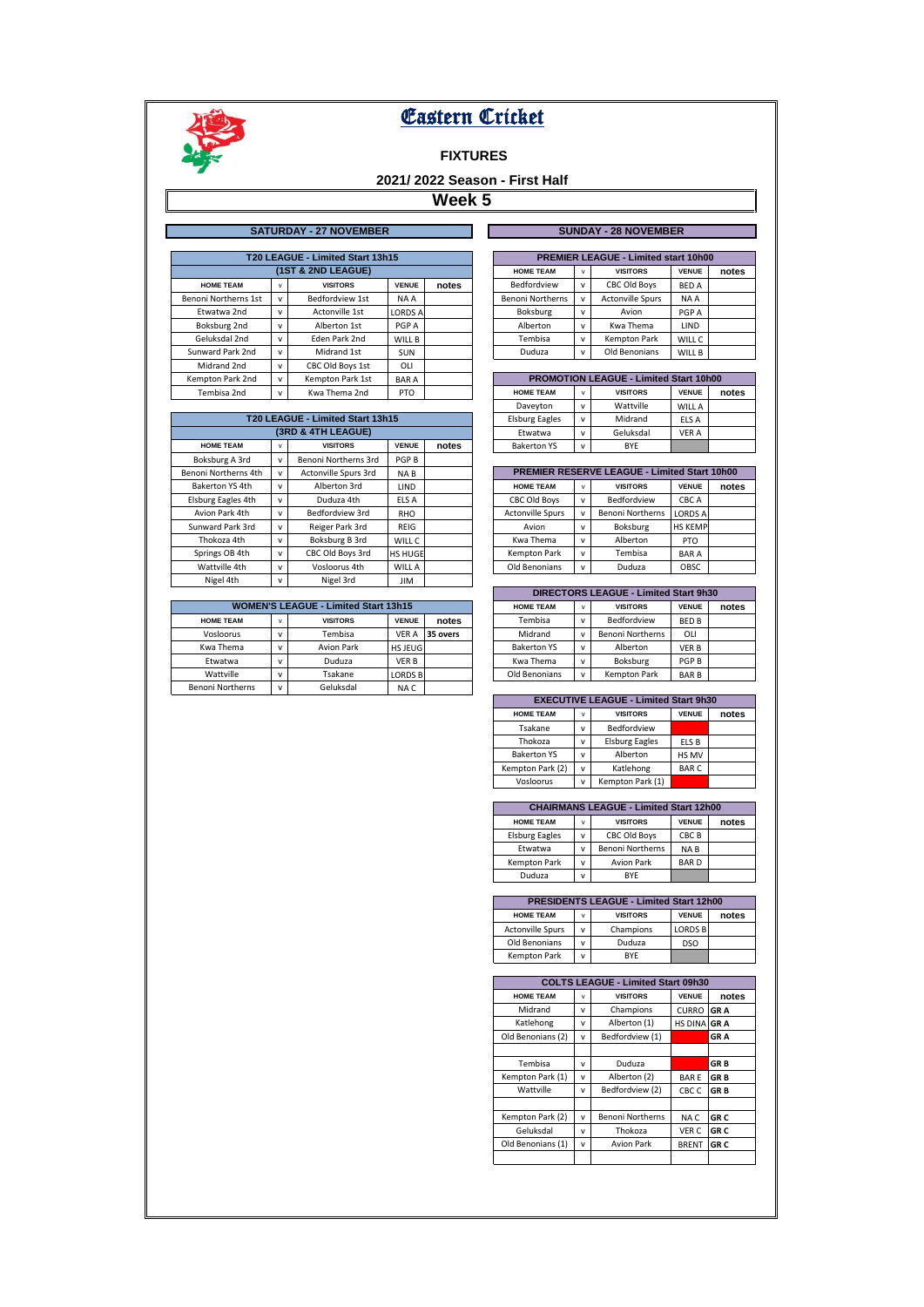

## **FIXTURES**

# **2021/ 2022 Season - First Half**

|                    |                                  | <b>SATURDAY - 4 DECEMBER</b> |                |       |  |                         |              | <b>SUNDAY - 5 DECEMBER</b>                    |                |       |
|--------------------|----------------------------------|------------------------------|----------------|-------|--|-------------------------|--------------|-----------------------------------------------|----------------|-------|
|                    |                                  |                              |                |       |  |                         |              |                                               |                |       |
|                    | T20 LEAGUE - Limited Start 13h15 |                              |                |       |  |                         |              | <b>PREMIER LEAGUE - Limited start 10h00</b>   |                |       |
| (1ST & 2ND LEAGUE) |                                  |                              |                |       |  | <b>HOME TEAM</b>        | v            | <b>VISITORS</b>                               | <b>VENUE</b>   | notes |
| <b>HOME TEAM</b>   | $\mathsf{v}$                     | <b>VISITORS</b>              | <b>VENUE</b>   | notes |  | Kwa Thema               | v            | Tembisa                                       | WILL B         |       |
| Actonville 1st     | $\mathsf{v}$                     | Alberton 1st                 | <b>LORDS A</b> |       |  | <b>Actonville Spurs</b> | v            | Avion                                         | <b>LORDS A</b> |       |
| Eden Park 2nd      | v                                | Boksburg 2nd                 | WILL C         |       |  | Duduza                  | v            | Boksburg                                      | WILL C         |       |
| Bedfordview 1st    | v                                | Geluksdal 2nd                | <b>BED A</b>   |       |  | Kempton Park            | v            | Old Benonians                                 | <b>BARA</b>    |       |
| Etwatwa 2nd        | $\mathsf{v}$                     | Benoni Northerns 1st         | NA A           |       |  | Alberton                | v            | Bedfordview                                   | <b>LIND</b>    |       |
| CBC Old Boys 1st   | $\mathsf{v}$                     | Kempton Park 1st             | <b>BARA</b>    |       |  | <b>CBC Old Boys</b>     | v            | <b>Benoni Northerns</b>                       | CBC A          |       |
| Kwa Thema 2nd      | $\mathsf{v}$                     | Kempton Park 2nd             | <b>PTO</b>     |       |  |                         |              |                                               |                |       |
| Midrand 1st        | v                                | Tembisa 2nd                  | OLI            |       |  |                         |              | <b>PROMOTION LEAGUE - Limited Start 10h00</b> |                |       |
| Midrand 2nd        | v                                | Sunward Park 2nd             | <b>SUN</b>     |       |  | <b>HOME TEAM</b>        | $\mathsf{v}$ | <b>VISITORS</b>                               | <b>VENUE</b>   | notes |

|                      |              |                                  |                 |       | Etwatwa                 | v | paveyton                                            | VER A          |       |
|----------------------|--------------|----------------------------------|-----------------|-------|-------------------------|---|-----------------------------------------------------|----------------|-------|
|                      |              | T20 LEAGUE - Limited Start 13h15 |                 |       | Geluksdal               | v | <b>Bakerton YS</b>                                  | <b>VER B</b>   |       |
|                      |              | (3RD & 4TH LEAGUE)               |                 |       | Midrand                 | v | Wattville                                           | OLI            |       |
| <b>HOME TEAM</b>     | $\mathsf{v}$ | <b>VISITORS</b>                  | <b>VENUE</b>    | notes | <b>Elsburg Eagles</b>   | v | <b>BYE</b>                                          |                |       |
| Boksburg A 3rd       | v            | Alberton 3rd                     | PGP A           |       |                         |   |                                                     |                |       |
| Duduza 4th           | $\mathsf{v}$ | Bakerton YS 4th                  | <b>DSO</b>      |       |                         |   | <b>PREMIER RESERVE LEAGUE - Limited Start 10h00</b> |                |       |
| Avion Park 4th       | v            | Actonville Spurs 3rd             | <b>RHO</b>      |       | <b>HOME TEAM</b>        | v | <b>VISITORS</b>                                     | <b>VENUE</b>   | notes |
| Benoni Northerns 3rd | v            | Bedfordview 3rd                  | NA <sub>B</sub> |       | Tembisa                 | v | Kwa Thema                                           | <b>PTO</b>     |       |
| Elsburg Eagles 4th   | v            | Benoni Northerns 4th             | ELS A           |       | Avion                   | v | <b>Actonville Spurs</b>                             | <b>HS KEMP</b> |       |
| Sunward Park 3rd     | $\mathsf{v}$ | CBC Old Boys 3rd                 | WILL B          |       | Boksburg                | v | Duduza                                              | PGP A          |       |
| Vosloorus 4th        | $\mathsf{v}$ | Springs OB 4th                   | <b>HS HUGE</b>  |       | Old Benonians           | v | Kempton Park                                        | OBSC           |       |
| Nigel 4th            | v            | Boksburg B 3rd                   | JIM             |       | Bedfordview             | v | Alberton                                            | <b>BED A</b>   |       |
| Reiger Park 3rd      | v            | Nigel 3rd                        | <b>REIGER</b>   |       | <b>Benoni Northerns</b> |   | <b>CBC Old Boys</b>                                 | NA A           |       |
| Wattville 4th        | $\mathsf{v}$ | Thokoza 4th                      | WILL A          |       |                         |   |                                                     |                |       |

|                  | <b>WOMEN'S LEAGUE - Limited Start 13h15</b> |                             |              |       |  |             | $\mathsf{v}$ | <b>VISITORS</b>         | <b>VENUE</b> |
|------------------|---------------------------------------------|-----------------------------|--------------|-------|--|-------------|--------------|-------------------------|--------------|
| <b>HOME TEAM</b> | $\mathsf{v}$                                | <b>VISITORS</b>             | <b>VENUE</b> | notes |  | Alberton    | v            | <b>Benoni Northerns</b> | HS MV        |
|                  |                                             | <b>ALL TEAMS HAVE A BYE</b> |              |       |  | Bedfordview | v            | <b>Bakerton YS</b>      | <b>BED B</b> |
|                  |                                             |                             |              |       |  | Kwa Thema   | $\mathsf{v}$ | Old Benonians           | WILL A       |
|                  |                                             |                             |              |       |  | Midrand     | v            | <b>Kempton Park</b>     | <b>BARB</b>  |
|                  |                                             |                             |              |       |  | Boksburg    | v            | Tembisa                 | <b>PGPB</b>  |
|                  |                                             |                             |              |       |  |             |              |                         |              |

|  |  |  |  |  | <b>SUNDAY - 5 DECEMBER</b> |  |
|--|--|--|--|--|----------------------------|--|
|--|--|--|--|--|----------------------------|--|

| <b>PREMIER LEAGUE - Limited start 10h00</b> |   |                         |                |       |  |  |  |  |  |  |  |
|---------------------------------------------|---|-------------------------|----------------|-------|--|--|--|--|--|--|--|
| <b>HOME TEAM</b>                            | v | <b>VISITORS</b>         | <b>VENUE</b>   | notes |  |  |  |  |  |  |  |
| Kwa Thema                                   | v | Tembisa                 | WILL B         |       |  |  |  |  |  |  |  |
| <b>Actonville Spurs</b>                     | v | Avion                   | <b>LORDS A</b> |       |  |  |  |  |  |  |  |
| Duduza                                      | v | Boksburg                | WILL C         |       |  |  |  |  |  |  |  |
| <b>Kempton Park</b>                         | v | Old Benonians           | <b>BARA</b>    |       |  |  |  |  |  |  |  |
| Alberton                                    |   | Bedfordview             | LIND           |       |  |  |  |  |  |  |  |
| <b>CBC Old Boys</b><br>v                    |   | <b>Benoni Northerns</b> | CBC A          |       |  |  |  |  |  |  |  |

| <b>PROMOTION LEAGUE - Limited Start 10h00</b> |   |                    |              |       |  |  |  |  |  |  |
|-----------------------------------------------|---|--------------------|--------------|-------|--|--|--|--|--|--|
| <b>HOME TEAM</b>                              | v | <b>VISITORS</b>    | <b>VENUE</b> | notes |  |  |  |  |  |  |
| Etwatwa                                       | v | Daveyton           | <b>VER A</b> |       |  |  |  |  |  |  |
| Geluksdal                                     | v | <b>Bakerton YS</b> | <b>VERB</b>  |       |  |  |  |  |  |  |
| Midrand                                       | v | Wattville          | OLI          |       |  |  |  |  |  |  |
| <b>Elsburg Eagles</b>                         | v | <b>RYF</b>         |              |       |  |  |  |  |  |  |

| <b>PREMIER RESERVE LEAGUE - Limited Start 10h00</b> |   |                         |                |       |  |  |
|-----------------------------------------------------|---|-------------------------|----------------|-------|--|--|
| <b>HOME TEAM</b>                                    | v | <b>VISITORS</b>         | <b>VENUE</b>   | notes |  |  |
| Tembisa                                             | v | Kwa Thema               | <b>PTO</b>     |       |  |  |
| Avion                                               | v | <b>Actonville Spurs</b> | <b>HS KEMP</b> |       |  |  |
| Boksburg                                            | v | Duduza                  | PGP A          |       |  |  |
| Old Benonians                                       | v | <b>Kempton Park</b>     | OBSC           |       |  |  |
| Bedfordview                                         | v | Alberton                | <b>BED A</b>   |       |  |  |
| <b>Benoni Northerns</b>                             | v | <b>CBC Old Boys</b>     | NA A           |       |  |  |

| <b>DIRECTORS LEAGUE - Limited Start 9h30</b> |              |                         |               |       |  |  |
|----------------------------------------------|--------------|-------------------------|---------------|-------|--|--|
| <b>HOME TEAM</b>                             | v            | <b>VISITORS</b>         | <b>VENUE</b>  | notes |  |  |
| Alberton                                     | v            | <b>Benoni Northerns</b> | HS MV         |       |  |  |
| Bedfordview                                  | $\mathsf{v}$ | <b>Bakerton YS</b>      | <b>BED B</b>  |       |  |  |
| Kwa Thema                                    | v            | Old Benonians           | <b>WILL A</b> |       |  |  |
| Midrand                                      | v            | <b>Kempton Park</b>     | <b>BARB</b>   |       |  |  |
| Boksburg                                     | v            | Tembisa                 | PGP B         |       |  |  |

| <b>EXECUTIVE LEAGUE - Limited Start 9h30</b> |              |                       |              |       |  |  |
|----------------------------------------------|--------------|-----------------------|--------------|-------|--|--|
| <b>HOME TEAM</b>                             | $\mathsf{v}$ | <b>VISITORS</b>       | <b>VENUE</b> | notes |  |  |
| Alberton                                     | v            | <b>Elsburg Eagles</b> | <b>ELS A</b> |       |  |  |
| Bedfordview                                  | $\mathbf{v}$ | <b>Bakerton YS</b>    |              |       |  |  |
| Kempton Park (2)                             | $\mathbf{v}$ | Vosloorus             | <b>BARC</b>  |       |  |  |
| Thokoza                                      | v            | Kempton Park (1)      | <b>BARD</b>  |       |  |  |
| Katlehong                                    | $\mathbf{v}$ | Tsakane               |              |       |  |  |

| <b>CHAIRMANS LEAGUE - Limited Start 12h00</b> |              |                     |              |       |  |  |
|-----------------------------------------------|--------------|---------------------|--------------|-------|--|--|
| <b>HOME TEAM</b>                              | $\mathsf{v}$ | <b>VISITORS</b>     | <b>VENUE</b> | notes |  |  |
| CBC Old Boys                                  | v            | <b>Avion Park</b>   | CBC B        |       |  |  |
| Duduza                                        | v            | <b>Kempton Park</b> | <b>DSO</b>   |       |  |  |
| <b>Elsburg Eagles</b>                         | v            | Etwatwa             | ELS B        |       |  |  |
| <b>Benoni Northerns</b>                       | v            | <b>BYE</b>          |              |       |  |  |

| <b>PRESIDENTS LEAGUE - Limited Start 12h00</b> |              |                         |                |       |  |  |
|------------------------------------------------|--------------|-------------------------|----------------|-------|--|--|
| <b>HOME TEAM</b>                               | $\mathbf{v}$ | <b>VISITORS</b>         | <b>VENUE</b>   | notes |  |  |
| Kempton Park                                   | $\mathbf{v}$ | Champions               | <b>CURRO</b>   |       |  |  |
| Old Benonians                                  | v            | <b>Actonville Spurs</b> | <b>LORDS B</b> |       |  |  |
| Duduza                                         |              | <b>RYF</b>              |                |       |  |  |

| COLTS LEAGUE - Limited Start 09h30 |                             |                 |              |       |  |  |  |  |
|------------------------------------|-----------------------------|-----------------|--------------|-------|--|--|--|--|
| <b>HOME TEAM</b>                   | $\mathsf{v}$                | <b>VISITORS</b> | <b>VENUE</b> | notes |  |  |  |  |
|                                    |                             |                 |              |       |  |  |  |  |
|                                    | <b>ALL TEAMS HAVE A BYE</b> |                 |              |       |  |  |  |  |
|                                    |                             |                 |              |       |  |  |  |  |
|                                    |                             |                 |              |       |  |  |  |  |
|                                    |                             |                 |              |       |  |  |  |  |
|                                    |                             |                 |              |       |  |  |  |  |
|                                    |                             |                 |              |       |  |  |  |  |
|                                    |                             |                 |              |       |  |  |  |  |
|                                    |                             |                 |              |       |  |  |  |  |
|                                    |                             |                 |              |       |  |  |  |  |
|                                    |                             |                 |              |       |  |  |  |  |
|                                    |                             |                 |              |       |  |  |  |  |